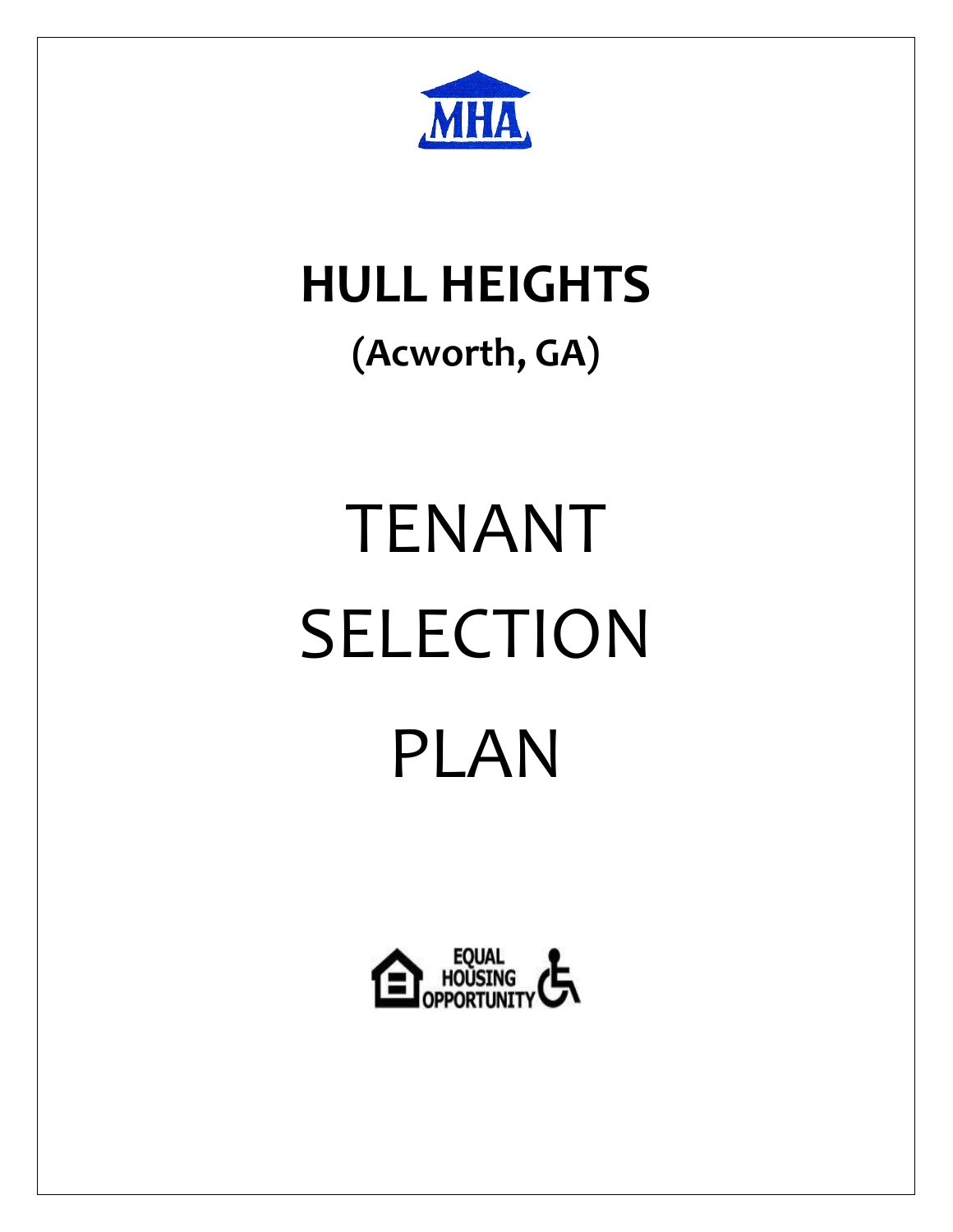| <b>TABLE OF CONTENTS</b>                                                           |                         |
|------------------------------------------------------------------------------------|-------------------------|
| <b>INTRODUCTION</b>                                                                | 3                       |
| ELEMENTS OF THE TENANT SELECTION                                                   | 3                       |
| A. Right to Apply                                                                  | 3                       |
| B. Statement of Non-discrimination                                                 | 3                       |
| C. Applicants with Disabilities and Reasonable Accommodations                      | $\sqrt{3}$              |
| D. Improving Access to Services for Persons with Limited English Proficiency (LEP) | $\sqrt{3}$              |
| <b>PROJECT ELIGIBILITY REQUIREMENTS</b>                                            | 4                       |
| A. Project-Specific Requirements                                                   | 4                       |
| <b>B.</b> Applicant Requirements                                                   | $\overline{\mathbf{4}}$ |
| C. Citizenship/Immigration Status Requirements                                     | 5                       |
| D. Social Security Number (SSN) Requirements                                       | 5                       |
| <b>RESIDENT CRITERIA</b>                                                           | 6                       |
| Sole Residence Requirement<br>Α.                                                   | $6\phantom{1}6$         |
| <b>Prohibition Against Double Subsidies</b><br>В.                                  | 6                       |
| <b>CONSENT AND VERIFICATION FORMS</b>                                              | $6\phantom{1}6$         |
| <b>INCOME LIMITS</b>                                                               | $\overline{7}$          |
| <b>WAITING LIST AND TENANT SELECTION</b>                                           | $\overline{7}$          |
| A. Accepting Applications                                                          | $\overline{7}$          |
| <b>B.</b> Preferences                                                              | 8                       |
| C. Income Target Requirement                                                       | 9                       |
| D. Applicant Screening                                                             | 10                      |
| E. Mandatory Denial of Admission                                                   | 10                      |
| F. Other Grounds for Denial of Admission                                           | 11                      |
| G. Consideration of Mitigating Circumstances                                       | 12                      |
| H. Rejecting Ineligible Applicants                                                 | 12                      |
| I. Notification of Applicant Rejection                                             | 13                      |
| <b>OCCUPANCY STANDARDS</b>                                                         | 13                      |
| <b>UNIT TRANSFER POLICY</b>                                                        | 13                      |
| <b>FAIR HOUSING AND 504 POLICIES</b>                                               | 14                      |
| OPENING AND CLOSING THE WAITING LIST                                               | 16                      |
| <b>STUDENT RULES</b>                                                               | 16                      |
| <b>PROTECTION FOR VICTIMS OF DOMESTIC VIOLENCE (VAWA)</b>                          | 17                      |
| <b>SCREENING PROCEDURES</b>                                                        | 18                      |
| <b>WHEN APPLICANT INFORMATION CHANGES</b>                                          | 18                      |
| <b>UPDATING THE WAITING LIST</b>                                                   | 18                      |
| <b>LEASE PROCESSING</b>                                                            | 19                      |
| <b>CHARGES FOR FACILITIES AND SERVICES</b>                                         | 20                      |
| <b>SECURITY DEPOSIT REQUIREMENTS</b>                                               | 20                      |
| UNIT INSPECTIONS                                                                   | 20                      |
| <b>ANNUAL RE-CERTIFICATION</b>                                                     | 21                      |
| <b>INTERIM RECERTIFICATION REPORTING POLICY</b>                                    | 22                      |
|                                                                                    |                         |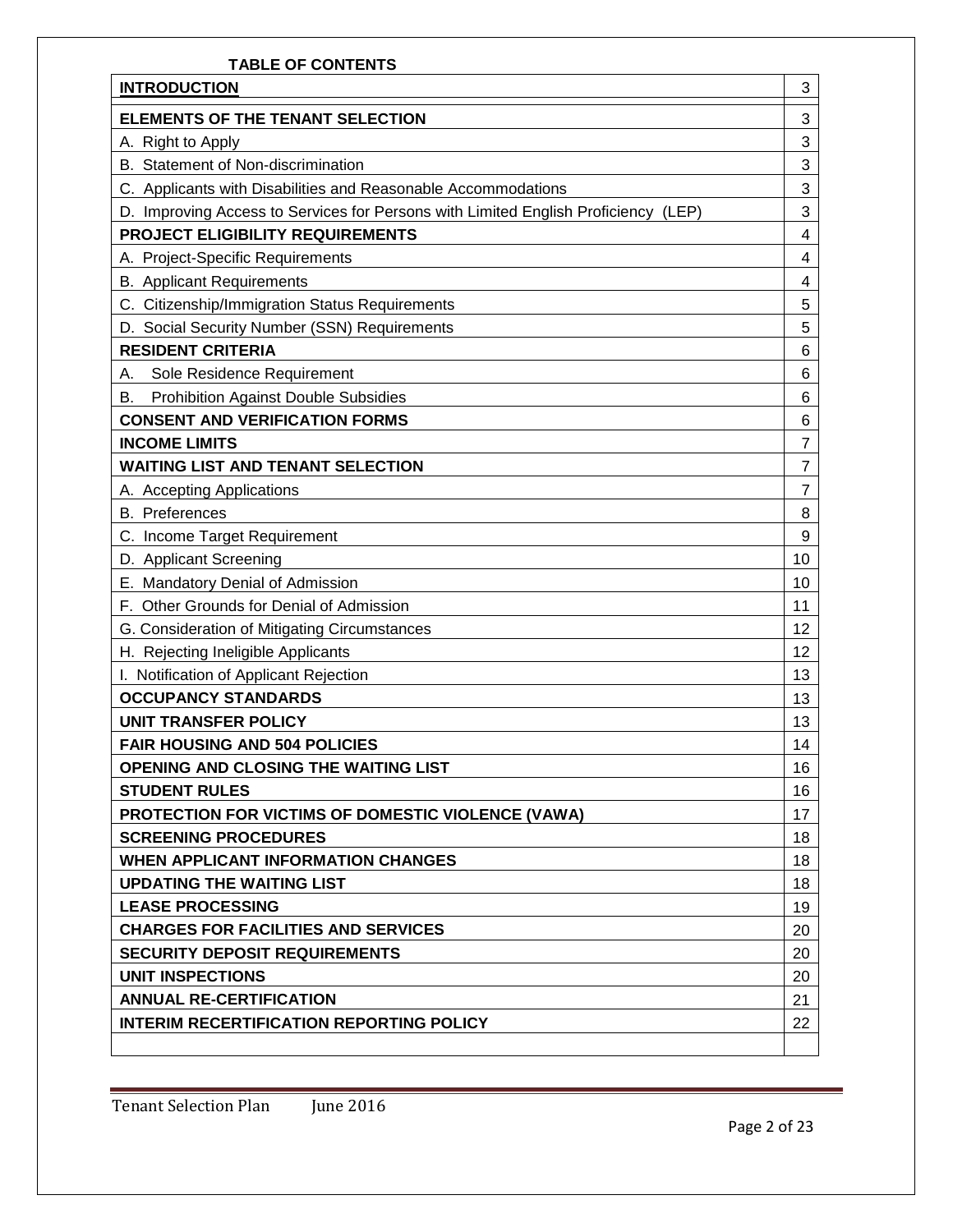#### **INTRODUCTION**

The objective of this Tenant Selection Plan is to consolidate relevant policies and procedures affecting tenant selection pursuant to applicable federal and state laws and the Tenant Selection Regulations published by the HUD Occupancy handbook – 4350.3 Rev.1, Change 4, and the Rental Assistance Demonstration (RAD) Final Rule. The Tenant Selection Plan sets forth procedures for processing and selecting applicants, including the establishment of preferences and priorities, occupancy standards, rejection standards, reviews and appeals of rejection decisions, and notice requirements.

#### **ELEMENTS OF THE TENANT SELECTION PROCESS**

**A. Right to Apply:** No person may be refused the right to apply for housing unless the development's waiting list is closed for a particular unit size or type, and notice of the closed waiting list has been posted. *For further information on closing of a waiting list, see the Waiting List section.* 

**B. Statement of Non-discrimination:** It is the policy of Hull Heights (hereinafter referred to as Management), to promote equal opportunity and non-discrimination in compliance with, but not limited to, the federal and state constitutions and legislative enactments addressing discrimination in housing including, The Fair Housing Amendments Act of 1988, 42 U.S.C.A. 3601-3620, Section 504 of the Rehabilitation Act of 1973, 29 U.S.C.A  $\overline{2}$  794 et seq., The Americans with Disabilities Act of 1990, 42 U.S.C.A. 33 12101-12213, Title VI of the Civil Rights Act of 1964, 42 U.S.C.A  $\frac{1}{2}$  2000d, the Age Discrimination Act of 1975, 42 U.S.C.A.  $\frac{1}{2}$  6101-6107, Executive Order 11,063, and all other relevant State Laws. In furtherance of this policy:

Management will not discriminate on the basis of race, color, creed, religion, national or ethnic origin, citizenship, ancestry, sex, sexual orientation, familial status, disability, age or other basis prohibited by local, state or federal law in any aspect of tenant selection or matters related to continued occupancy. Management will affirmatively market the property as specified in its Affirmative Fair Housing Marketing Plan.

The Final Rule published as Equal Access to Housing in HUD Programs -- Regardless of Sexual Orientation or Gender Identity ensures that HUD's core housing programs are open to all eligible persons regardless of sexual orientation, gender identity or marital status. The Marietta Housing Authority will comply with this rule and state and local laws that provide the same or similar protections.

**C. Applicants with Disabilities and Reasonable Accommodations:** Management will make reasonable accommodations in policies or reasonable modification of common or unit premises for all applicants with disabilities (as defined in the above listed Acts or any subsequent legislation) who require such changes to have equal access to any aspect of the application process or to the development and its programs and services; e.g., arrange for sign language interpreters or other communication aids for interviews during the application process.

**D. Improving Access to Services for Persons with Limited English Proficiency (LEP):**  Management will take affirmative steps to communicate with persons who need services or information in a language other than English. This may include interpreter services and/or written materials translated into other languages.

#### **PROJECT ELIGIBILITY REQUIREMENTS**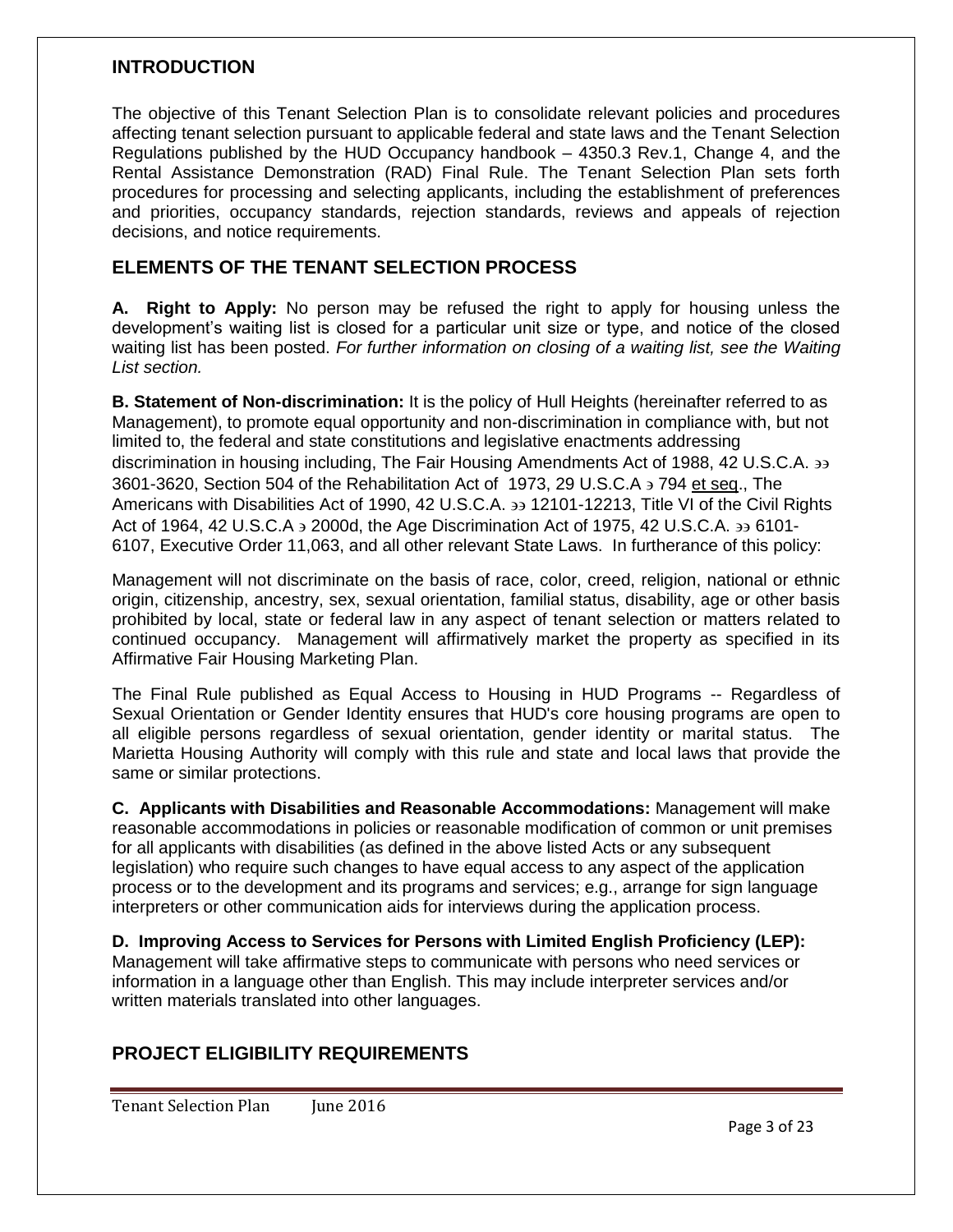#### **A. Project-Specific Requirements:**

Hull Heights is a residential property located at 4173 Fred. J. Kienel Street, Acworth, GA. Hull Heights formerly received funding through a Public Housing Annual Contributions Contract, and was converted to Section 8 PBRA under the Rental Assistance Demonstration (RAD) Program.

Hull Heights was constructed in 1981-82. The property previously known as Acworth Housing Authority was acquired by Marietta Housing Authority in August 2008. The property consist of 50 duplex apartments with a unit mix of 20-one-bedroom apartments (7 ADA-handicap accessible), 16- two-bedroom apartments(1 ADA-Handicap accessible), and 14- three bedroom apartments designed primarily for occupancy by family, elderly and disabled residents and is designated as a family project.

In 2016 this property completed an extensive rehabilitation of all units, both interior and exterior. All new systems and appliances have been installed to make the units modern and energy efficient. Other amenities added include a playground, basketball court, and community pavilion for use by residents of Hull Heights.

As of September 21, 2013, smoking is prohibited at all property owned by the Marietta Housing Authority, including, but not limited to Hull Heights Community in Acworth, Branson Walk and Johnny Walker Community in Marietta, and MHA Central Office. Smoking is prohibited throughout the entire properties including, but not limited to, all apartments, shared areas, entryways, hallways, stairwells, balconies, lobbies, community rooms, laundry rooms, building grounds, and parking lots. Smoking is also prohibited in all MHA vehicles. Smoking includes, but is not limited to, the use of cigarettes, cigars, pipe, tobacco or incense products. See #12. Non-Smoking Policy under the "House Rules".

Visit MHA's Website: *www.mariettahousingauthority.org*

#### **B. APPLICANT REQUIREMENTS**

All applicants must initially qualify according to the Low Income Limits (80% of AMI) for the Atlanta-Metro Marietta/Cobb County, GA MSA area, as published annually by HUD.

The Tenant Selection Plan sets forth the essential requirements of tenancy and the grounds on which tenants may be rejected. Rejection of an applicant is appropriate where Management has a reasonable basis to believe that the tenant cannot meet these essential requirements, summarized as follows:

- To pay rent and other charges under the lease in a timely manner;
- To care for and avoid damaging the unit and common areas, to use facilities and equipment in a reasonable way, and to create no health or safety hazards;
- Not to interfere with the rights of others and not to damage the property of others;
- Not to engage in any activity that threatens the health, safety or right to peaceful enjoyment of other residents or staff;
- Not to engage in activity on or near the premises that involves illegal use of controlled substances, abuse of alcohol, or weapons;
- Not to engage in any criminal activity on or off the premises that would be detrimental to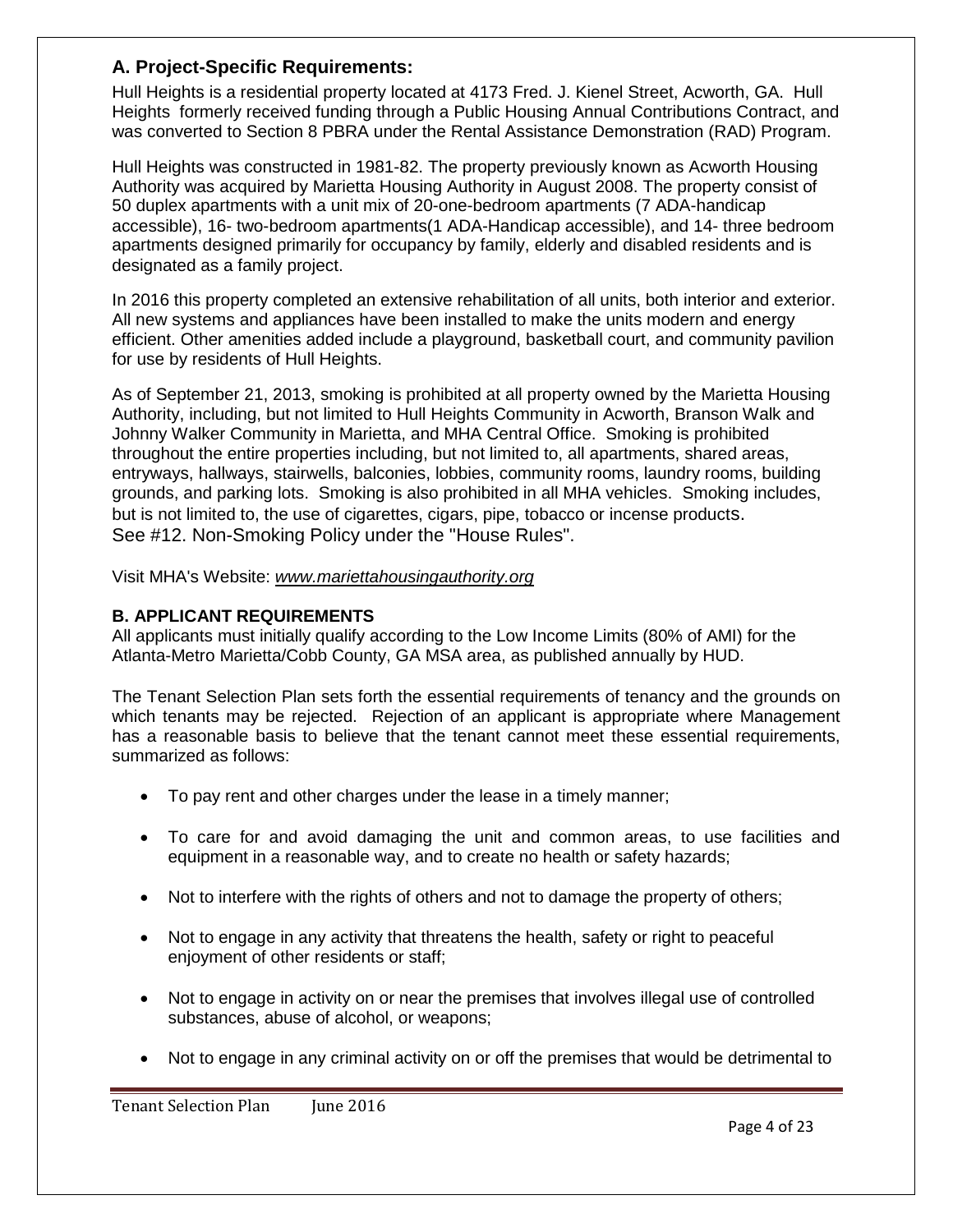the safety and well-being of residents should it occur on the premises, and

 To comply with necessary and reasonable rules and program requirements of the housing provider.

#### **C. CITIZENSHIP/IMMIGRATION STATUS REQUIREMENTS:** By law, assistance

- in subsidized housing is restricted to the following:
- (1) U.S. citizens or nationals; and
- (2) Non-citizens who have eligible immigration status as determined by HUD.

All family members, regardless of age, at admission must declare their citizenship or immigration status. U.S. citizens must sign a declaration of citizenship.

Noncitizens (except those aged 62 and older) must provide a signed declaration of eligible immigration status, a signed verification consent form and submit one of the HUD-approved DHS documents verifying their immigration status, or sign a declaration that they do not contend eligible immigration status. Noncitizens aged 62 and older must sign a declaration of eligible immigration status and provide a proof of age document.

Management will utilize the Multifamily Systematic Alien Verification for Entitlements (SAVE) System to verify the validity of documentation provided by non-citizen applicants.

Management will follow all Section 214 regulations in providing applicants with due process if the applicant appeals the SAVE System results.

Please note: Management will not delay a family's assistance if the family submitted its immigration documentation in a timely manner but the DHS verification or appeals process has not been completed. If a unit is available, the family has come to the top of the waiting list, and at least one member of the family has been determined to be eligible, Management will offer the family a unit. However, Management will only provide assistance to the family members determined to be eligible and to those family members that submitted their immigration documents on time. If any family members do not provide the required immigration documentation, then the assistance for the family will be prorated.

A mixed family is a family with one or more ineligible family members and one or more eligible family members, and may receive prorated assistance, continued assistance, or a temporary deferral of termination of assistance. Mixed families qualify only for pro-rated assistance in accordance with HUD regulations.

Applicants who hold a non-citizen student visa are ineligible for assistance as are any noncitizen family members living with the student. However, spouses and children who are citizens may receive assistance.

**D. SOCIAL SECURITY NUMBER (SSN) REQUIREMENTS:** All applicant and tenant household members, including live-in aides, must disclose and provide verification of the complete and accurate SSN assigned to them. Exception: Those individuals who do not contend eligible immigration status or tenants who were aged 62 or older as of January 31, 2010, and whose initial determination of eligibility was begun before January 31, 2010.

If a child under the age of 6 years is added to the applicant household within the 6-month period prior to the household's date of admission, the applicant may be determined eligible as long as

Tenant Selection Plan June 2016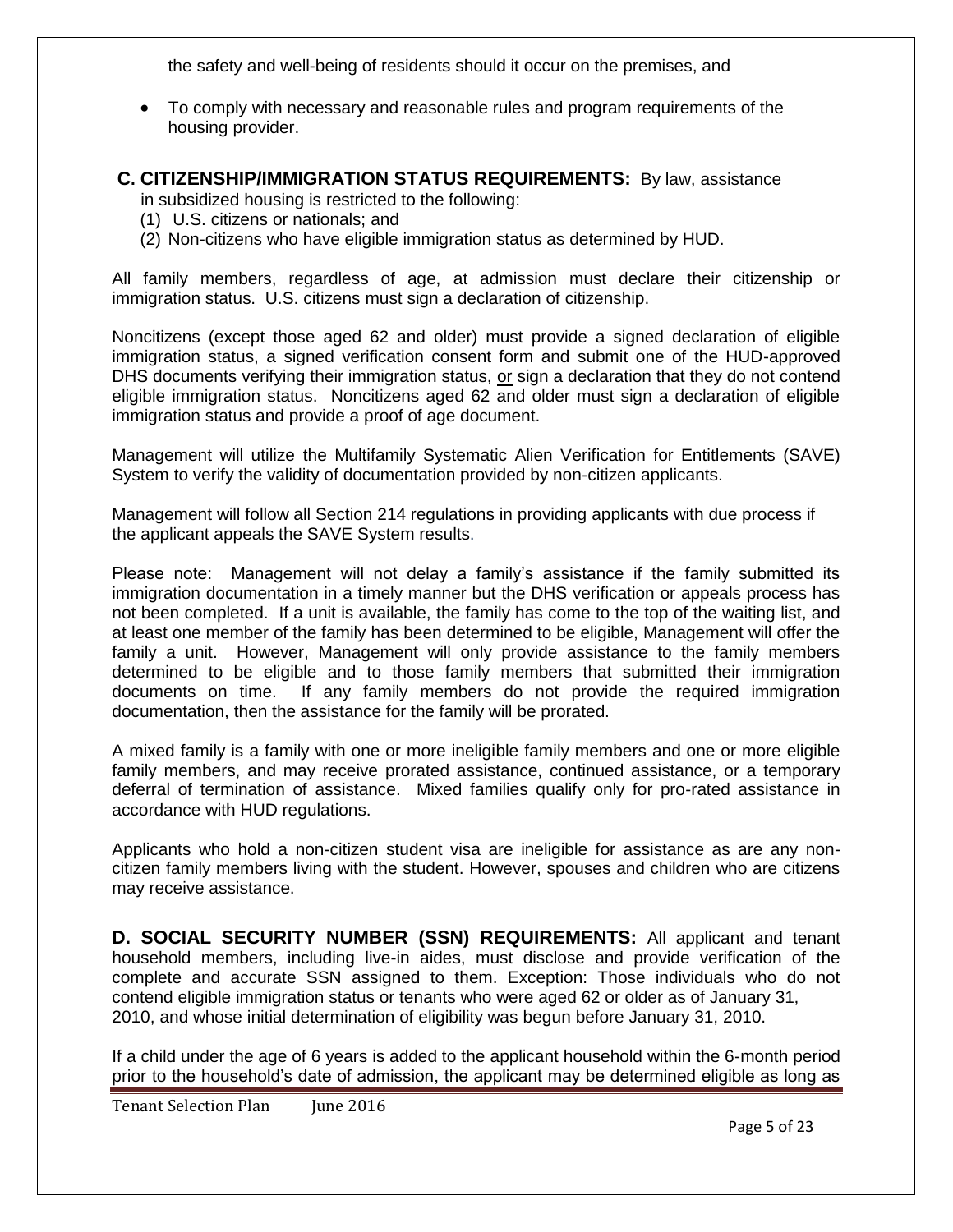the required social security number is provided within 90 calendar days from the date of admission. Management will grant an additional 90 day extension period if management determines that the failure to comply was due to circumstances that could not be foreseen or out of the control of the applicant.

#### **RESIDENT CRITERIA**

Residents must meet all required tenant screening criteria outlined in Screening Procedures (page 18), for criminal and past rental history.

**A. SOLE RESIDENCE REQUIREMENT:** A family is eligible for assistance only if the unit will be the family's sole residence. Management shall not provide assistance to applicants who will maintain a residence in addition to the HUD-assisted unit.

All applicants must disclose on their application if they are currently receiving HUD housing assistance. Management will not knowingly assist applicants who will maintain a residence in addition to the HUD-assisted unit.

**B. PROHIBITION AGAINST DOUBLE SUBSIDIES:** Under no circumstances may any tenant benefit from more than one of the following subsidies: Rent Supplement, RAP, Section 202 PAC, Section 202 PRAC or Section 811 PRAC, or project-based Section 8 housing assistance, including Section 202/8, or any Public and Indian Housing (PIH) rental assistance program. Tenants must not receive assistance for two units at the same time. In addition, tenants must not benefit from Housing Choice Voucher assistance in a unit already assisted through project-based Section 8, Rent Supplement, RAP, Section 202 PAC or Section 202 PRAC and Section 811 PRAC, or Public Housing.

All applicants must disclose on their application if they are currently receiving HUD housing assistance. Management will not knowingly assist applicants who will maintain a residence in addition to the HUD-assisted unit.

This prohibition does not prevent a person who is currently receiving assistance from applying to another property. However, the assisted tenancy in the unit being vacated must end the day before the subsidy begins in the new unit.

Management will use the Enterprise Income Verification System (EIV) to determine if the applicant or any member of the applicant household is currently receiving HUD assistance.

#### **CONSENT AND VERIFICATION FORMS**

Each family head, spouse, or co-head, regardless of age, and all other household members who are at least 18 years of age must sign and date the HUD-required consent forms, HUD 9887, Notice and Consent for the Release of Information to HUD and to a PHA, and form HUD 9887-A, Applicant's/Tenant's Consent to Release of Information Verification by Owners of Information Supplied by Individuals Who Apply for Housing Assistance.

The release forms must be signed at initial certification and each annual recertification. All adult members regardless of whether they report income must sign and date these forms annually. In addition, all adult members of an applicant or resident family must sign individual consent and verification forms authorizing management to verify family income and other applicable eligibility factors; e.g., disability status, criminal history, credit, rental history. If the applicant or resident, or any adult member of the household does not sign and submit the consent forms as required,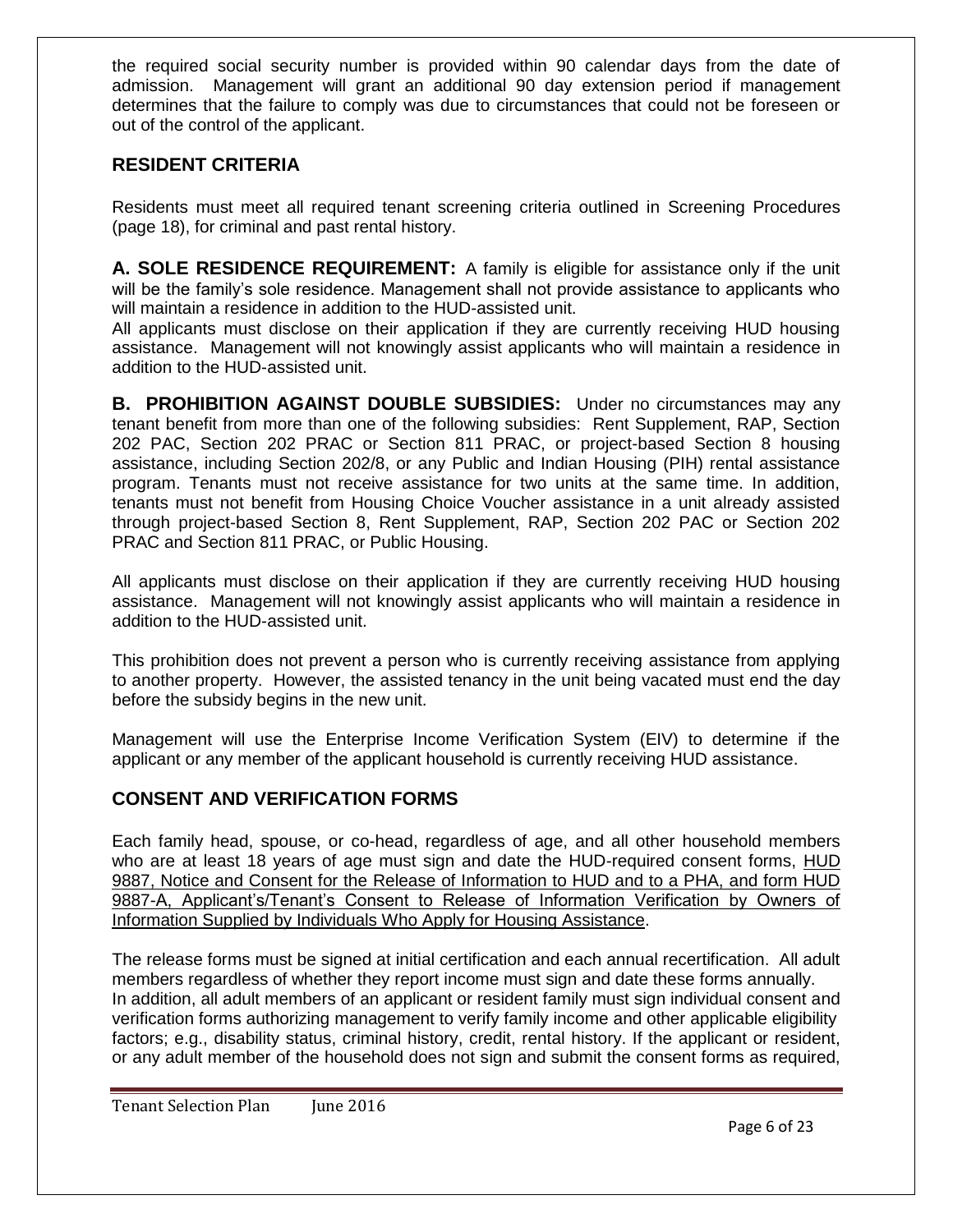Management must deny assistance and admission to the entire family. For current residents, the assistance will be terminated and the family will be charged market rent.

#### **INCOME LIMITS**

Pursuant to the Section 8 PBRA and RAD regulations, Management shall comply with the following income limit requirements:

*Subsidy Type of Income Limit* Section 8 (pre-1981) Low-Income Limit (80%) Atlanta-Sandy Springs-Marietta, GA MSA

#### **WAITING LIST AND TENANT SELECTION**

#### **A. Accepting Applications**

*1.* **Application Forms** – Management will initially utilize a pre-application form to obtain information to determine an applicant's apparent eligibility for assistance.

A formal application form will be executed by the applicant prior to admission to the property.

*2.* Pre-application forms will be distributed and accepted in the manner(s) indicated below:

[ X ] In Person [ X ] By Mail (as a reasonable accommodation) [ X ] MHA Website: **www.mariettahousingauthority.org**

The pre- application form:

- Collects all the necessary information to determine program eligibility;
- Provides the opportunity to state the need or desire for an accessible unit;
- Provides the opportunity to apply for a waiting list preference;
- Lists all members of the household, including live-in aide;
- Includes a self-certification as to the accuracy of all information contained in the preapplication form;
- Includes form HUD-92006, Supplement to Application for Federally Assisted **Housing**

Every pre-application must be completed and signed by the head, co-head or spouse as applicable. All household members 18 years or older must sign a release to conduct criminal background checks, and landlord rental history references. Live-in aides must sign a release for a criminal background check. Management will process pre-applications as follows:

- **a. Review for completeness –** Prior to listing the applicant on the waiting list, preapplications will be reviewed for completeness. Incomplete applications will be rejected, returned to the applicant and will not be evaluated until all of the required information has been provided.
- **b. Preliminary determination of program ineligibility -** Completed pre-applications will be reviewed for income eligibility and compliance with any project specific eligibility requirements such as age or disability. Applications determined ineligible, pursuant to program guidelines, will be rejected in accordance with procedures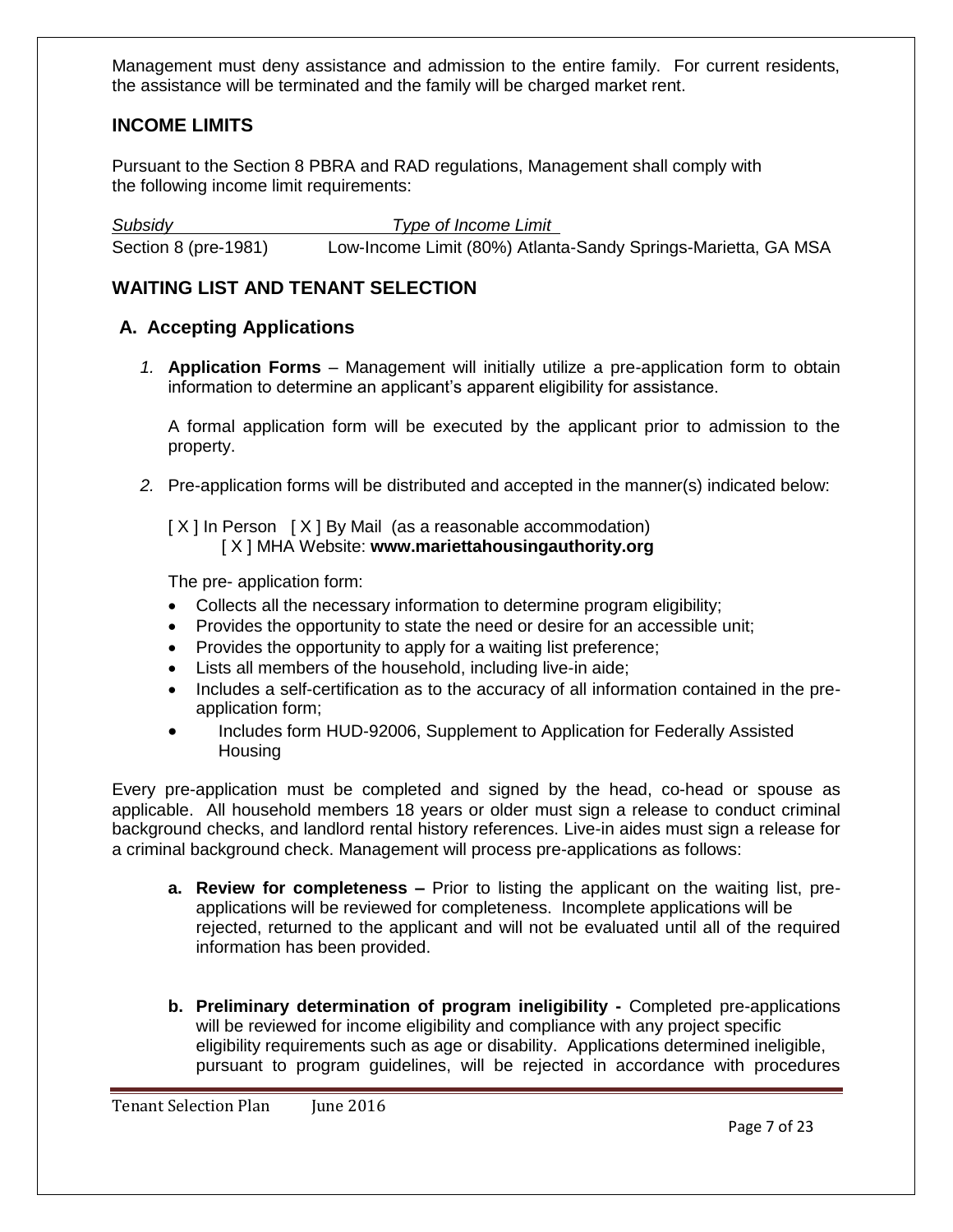outlined herein.

**Waiting list placement -** Once a fully completed pre-application is determined to meet income eligibility requirements and the household composition is determined appropriate for a unit at the development, the applicant will be placed on the property's waiting list. Assignment to a position on the waiting list will be based on this preliminary determination and will be formally verified as the applicant's name advances to the top of the waiting list. The applicant will be placed on the waiting list by date and time of receipt of the pre-application, within the correct preference category and bedroom size.

- **c. Notification of Decision on Application Status** Management will send a written response to each applicant of the status of their application. The response will be mailed not more than thirty (30) days from the date of receipt. The notice will include:
	- Result of the preliminary determination of eligibility,
	- Notice that the applicant is responsible for reporting changes in address, phone number, and preference status,
	- Where applicable, the applicant's qualification for a preference(s) for admission, and
	- A statement that the applicant has the right to meet with Management to discuss the determination made with respect to the application.

#### **B. Preferences**

Hull Heights will select families based on the following preferences within each bedroom size category based on our local housing needs and priorities.

- Family applicant defined but not limited to, the following, regardless of actual or perceived sexual orientation, gender identity, or marital status:
	- 1. A single person, who may be an elderly person, displaced person, disabled person, near-elderly person, or any other single person; or
	- 2. A group of persons residing together, and such group includes, but is not limited to:
		- A. A family with or without children (a child who is temporarily away from the home because of placement in foster care is considered a member of the family);
		- B. An elderly family;
		- C. A near-elderly family;
		- D. A disabled family;
		- E. A displaced family;
		- F. The remaining member of a tenant family; and
		- G. A single person who is not an elderly or displaced person, a person with disabilities, or the remaining member of a tenant family.
- Elderly applicant defined as a family whose head or spouse or sole member is a person who is at least 62 years or age.
- Near-elderly applicant defined as a family whose head, spouse, or sole member is a person who is at least 50 years of age but below the age of 62.
- Disabled applicant defined as a family whose head, spouse, or sole member is a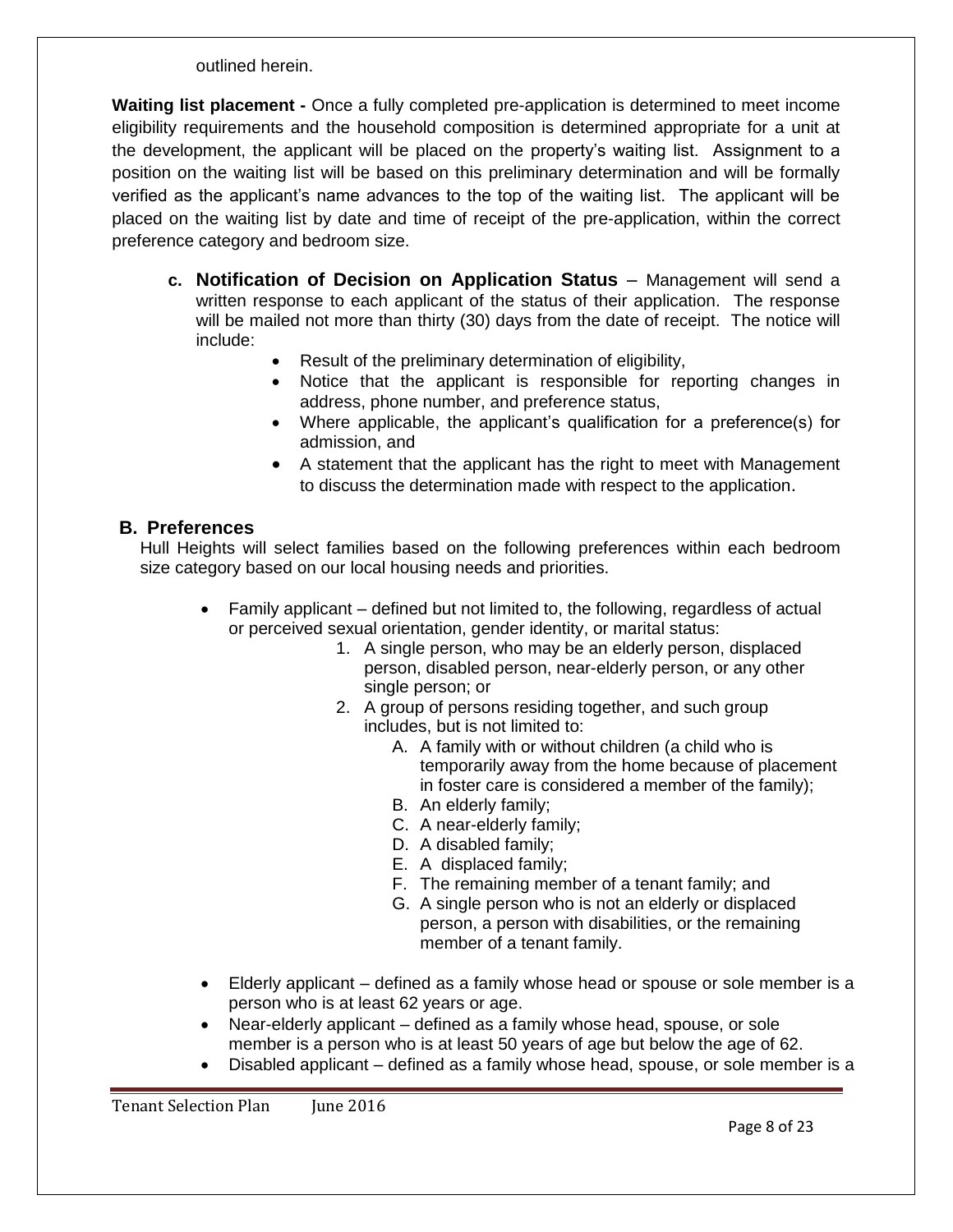person with disabilities.

Family Members: All members of the household other than live-in aides, foster children, and foster adults. All family members permanently reside in the unit, though they may be temporarily absent. All family members are listed on the lease.

Preferences will be selected from the waiting list as follows:

Category 1: Applicants living in Cobb County.

Category 2: Applicants not living in Cobb County.

The residency preference will not have the purpose or effect or delaying or otherwise denying admission to the program based on the race, color, ethnicity, national origin, sex, religion, familial status, age, disability, or actual or perceived sexual orientation, gender identity, or marital status. Elderly and/or persons with a disability automatically qualify for the appropriate preference.

The date and time of pre-application will be noted and utilized to determine the sequence within the above prescribed preferences.

#### **C. Income Targeting Requirements**

In order to achieve compliance with HUD's income targeting requirements, Management, within the established preferences above, will move in at least 40% of its applicants in a given year with incomes that do not exceed Extremely Low Income level (ELI). ELI is defined as the higher of 30% of area median income or the poverty level. Income targeting will be monitored on a monthly basis.

Management will accomplish this by utilizing Method 1 as stated in the HUD Handbook 4350.3 Rev-1, CHG-4. Management will admit only ELI families until the 40% target is met.

In chronological order, Management will select eligible applicants from the waiting list whose incomes are at or below the extremely low-income limit to fill the first 40% of expected vacancies in the property. This may result in skipping the next applicant on the waiting list if their income level is over the ELI limit. Once the target number of move-ins has been reached, Management will admit applicants in waiting list order.

Management will monitor the waiting list on a monthly basis to ensure compliance with the income targeting requirements. Management will examine the volume of unit turnover and applicant admissions for the past year and, based on this information, estimate the likely number of admissions for the coming year.

If it is determined from examining the current waiting list that the income targeting level may not be achieved, management will diligently make efforts to locate an applicant(s) at the extremely low income level. If a vacancy occurs and the next applicant will go over the target number of move-ins, and an extremely low income applicant cannot be located within 30 days, Management will fill the vacancy with the applicant on top of the waiting list and make the appropriate notations on the waiting list report.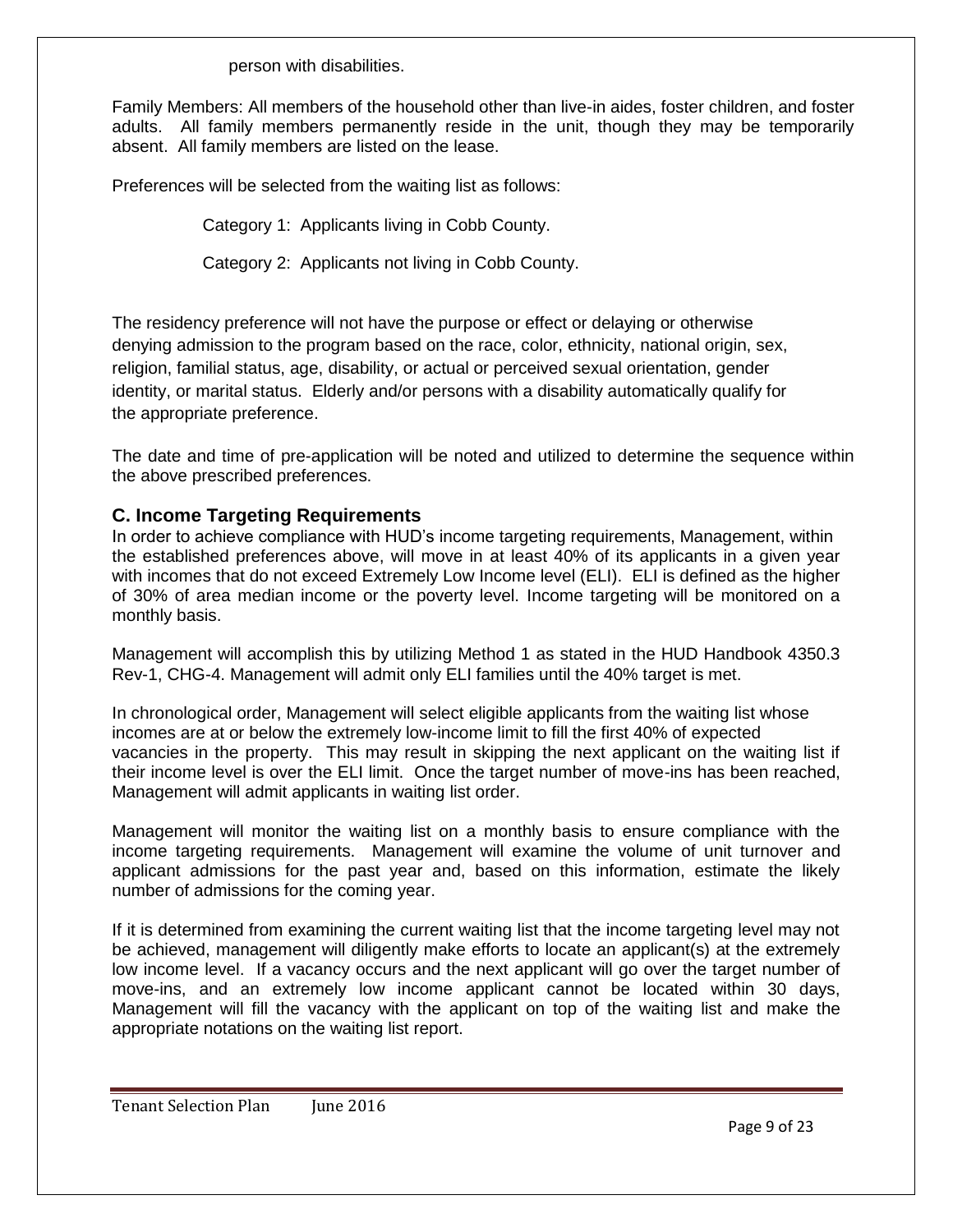#### **D. Applicant Screening**

The screening process will be administered uniformly to all applicants without regard to race, color, religion, national origin, sex, age, disability, or actual or perceived sexual orientation, gender identity, or marital status.

Each family head, spouse, or co-head, regardless of age, and all other household members who are at least 18 years or older must sign and date the HUD-required consent forms HUD 9887, Notice and Consent for the Release of Information to HUD and to a PHA, and form HUD 9887-A, Applicant's/Tenant's Consent to Release of Information Verification by Owners of Information. Live-in aides must sign a release for a criminal background check. Management will process pre-applications as follows:

- Conduct criminal background checks;
- Credit bureau reports, including Eviction Screening;
- References from prior landlords;
- Record of a state mandatory lifetime sex offender registration;
- Verification of income either from a present employer, appropriate agency, financial institution or other appropriate party.
- EIV Existing Tenant Search to determine if the applicant or a household member is residing in another HUD-subsidized unit.

#### **E. Mandatory Denial of Admission**

An applicant and the applicant household shall be disqualified for a unit for any of the following reasons:

- Any household member who has a history of previous evictions due to lease violations or non-payment of rent within the past two years;
- Any household member who owes money to a federally funded housing program;
- Any household member who has been evicted from a federally-assisted property for drugrelated criminal activity or violent criminal activity for three years from the date of eviction. In making the ineligible determination, Management may consider (1) if the evicted household member has successfully completed an approved, supervised drug rehabilitation program; or (2) if the circumstances leading to the eviction no longer exist;
- Any household member who is currently engaging in illegal use of a drug or controlled substance, including medical marijuana notwithstanding any state law to the contrary. Currently engaging in illegal use of a drug or controlled substance means that the individual has engaged in the behavior recently enough to justify a reasonable belief that the individual's behavior is current;
- Any household member that has been convicted of methamphetamine production on the premises of a federally-assisted property;
- Any household member with a history of other criminal activity that threatens the health, safety, and right to peaceful enjoyment by other residents or the health and safety of staff or agents of the owner;
- Management's determination that there is reasonable cause to believe that a household member's abuse or pattern of abuse of alcohol could interfere with the health, safety or right to peaceful enjoyment of the premises by other residents;
- Management's determination that there is reasonable cause to believe that a household member's illegal use or a pattern of illegal use of a drug may interfere with the health, safety or right to peaceful enjoyment of the premises by other residents;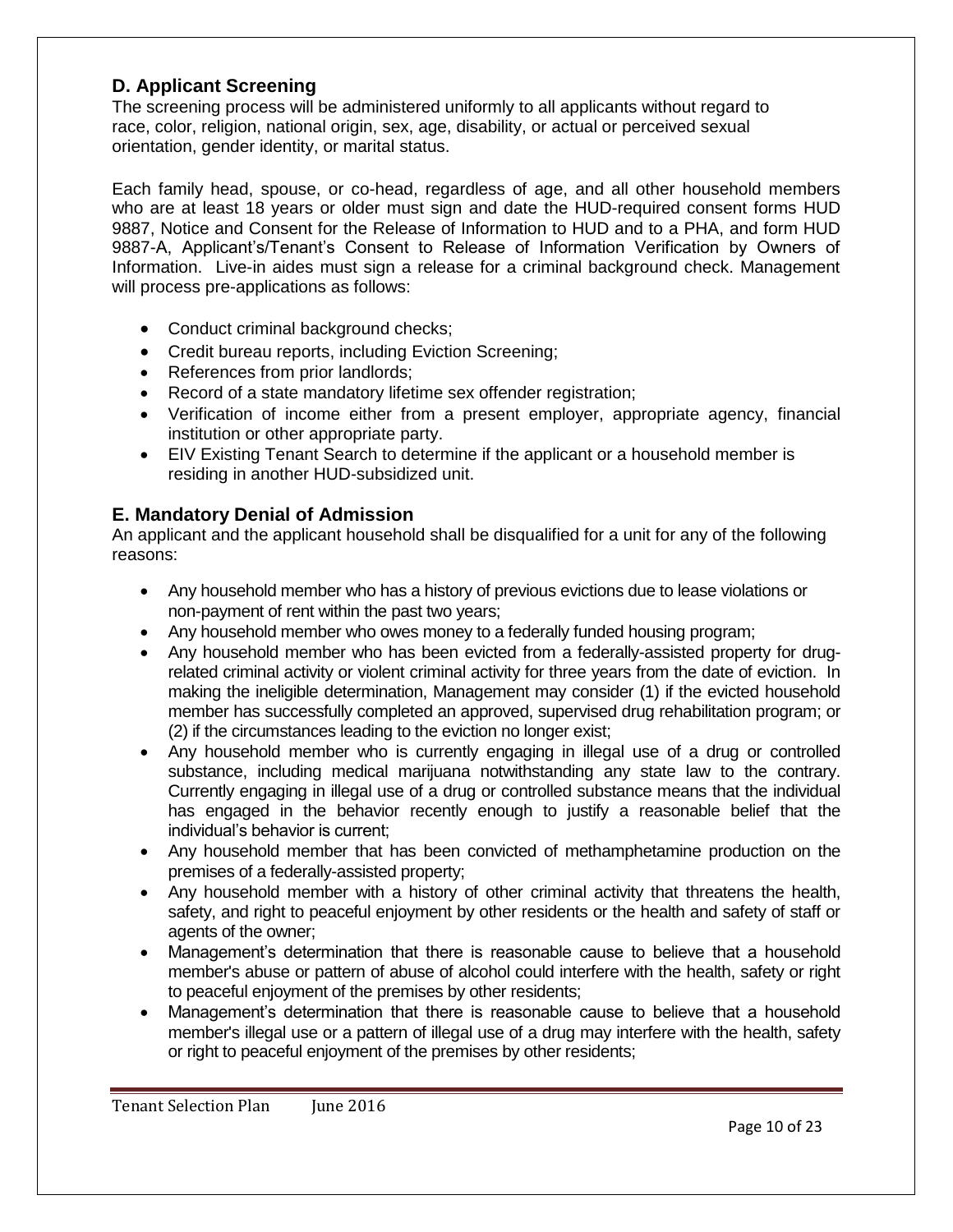- Any household member who is subject to a State lifetime registration requirement under the state sex offender registration program.
- Any household with a member determined to be or for which there is reasonable cause to believe is illegally using a controlled substance (e.g. marijuana). Such use of illegal controlled substances is a violation of federal drug law, and cannot be used as a basis for a request for a reasonable accommodation.

#### **F. Other Grounds for Denial of Admission**

- The applicant, or household member, has a history of disturbance of neighbors in a prior residence or behavior, which if repeated by a tenant, would substantially interfere with the rights of other tenants to peaceful enjoyment of their units.
- The applicant, or a household member, has caused damage or destruction of property at a prior residence, and such damage or destruction of property, if repeated by a tenant, would have a materially adverse effect on the housing development or any unit in such development.
- The applicant or a household member has displayed living habits or poor housekeeping at a prior residence, and such living habits or poor housekeeping, if repeated by a tenant, would pose a substantial threat to the health or safety of the tenant or other tenants or would adversely affect the decent, safe and sanitary condition of all or part of the housing.
- The applicant or household member in the past has engaged in criminal activity, or activity in violation of state laws, which if repeated by a resident, would interfere with or threaten the rights of other residents (or the health and safety of the owner, employees, contractors, subcontractors, or agents of the owner) to be secure in their persons or in their property or with the rights of other residents to the peaceful enjoyment of their units and the common areas of the housing development.
- The applicant has a history of non-payment of rent and such non-payment, if repeated by a tenant, would cause monetary loss.
- The applicant has a history of failure to meet material lease terms or the equivalent at one or more prior residences, and such failure if repeated by a tenant of housing, would be detrimental to the housing development or to the health, safety, security or peaceful enjoyment of other tenants.
- The applicant has failed to provide information reasonably necessary for the housing provider to process the applicant's application.
- The applicant has misrepresented or falsified any information required to be submitted as part of the applicant's application or a prior application submitted within the last three years and the applicant fails to establish that the misrepresentation or falsification was unintentional.
- The applicant, or a household member, has directed abusive or threatening behavior which was unreasonable and unwarranted towards a management agent's employee during the application process or any prior application process within three years.
- The applicant does not intend to occupy housing, if offered, as his/her primary residence.
- The applicant or household member is a current illegal user of one or more controlled substances as defined in all applicable State and Federal laws. A person's illegal use or possession of a controlled substance within the preceding twelve months shall create a presumption that such person is a current illegal user of a controlled substance, but the presumption may be overcome by a convincing showing that the person has permanently ceased all illegal use of controlled substances. This disqualification of current illegal users of controlled substances shall not apply to applicants for housing provided through a treatment program for illegal users of controlled substances.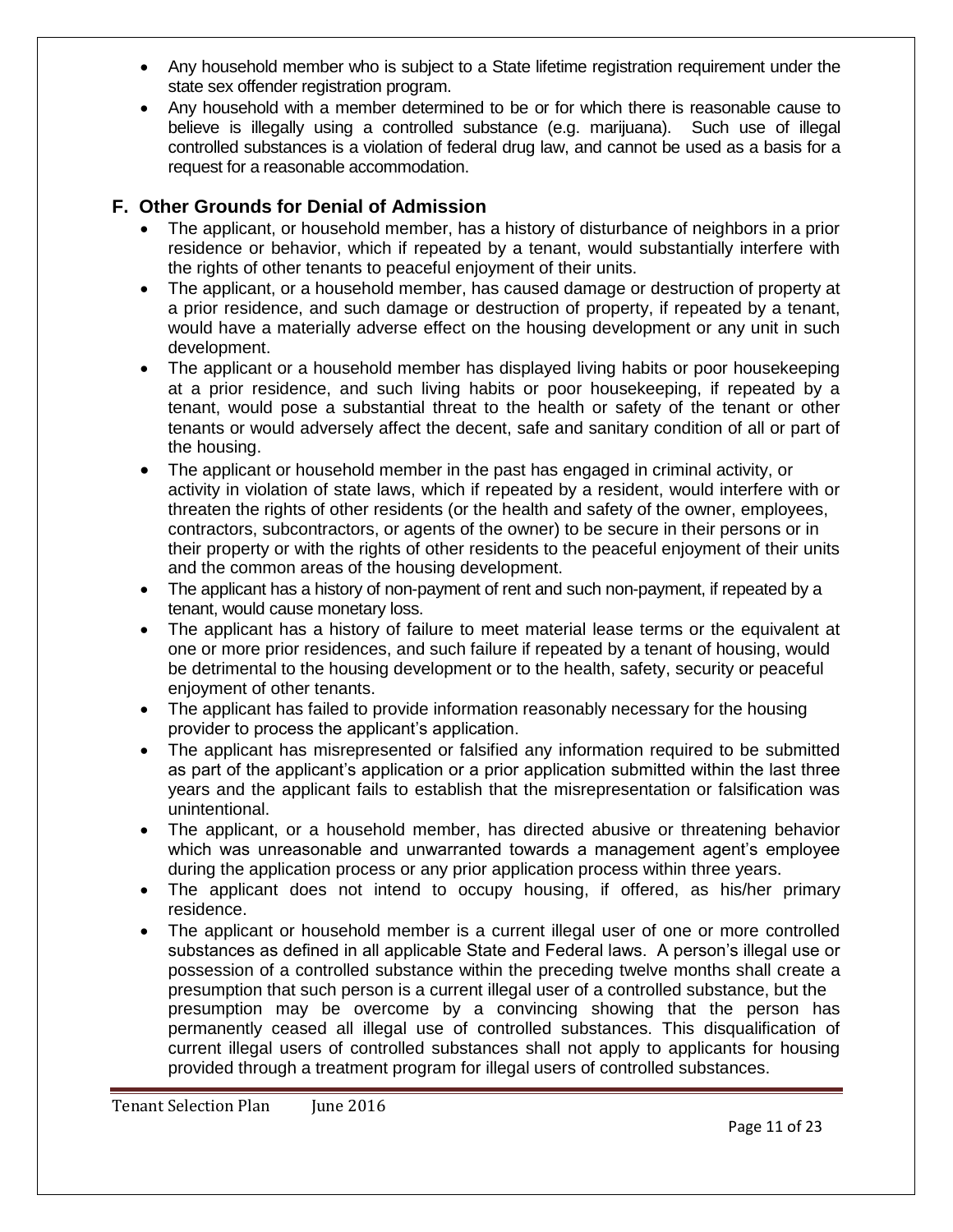- The applicant or household member has been convicted of other criminal activity, including violent criminal activity that has the potential to endanger the health, safety, and welfare of other residents and staff. Examples include but are not limited to murder, rape, child abuse or molestation, aggravated assault, weapons and/or explosives violations, and arson.
- The applicant or household member has been convicted of drug related criminal activity including the manufacture, sale, distribution or possession with intent to manufacture, sell, or distribute a controlled substance.

#### **G. Consideration of Mitigating Circumstances**

Management may consider whether the appropriate household member has completed a supervised drug or alcohol rehabilitation program and may require documentation of the successful completion of the rehabilitation program. Management may also require an applicant to exclude a household member when the member's past or current actions would prevent the household from being eligible.

As to other grounds for denial of admission, this plan provides for the consideration of mitigating factors that rebut the presumption that an applicant will be unable to meet the requirements of tenancy. Among the factors that should be considered are:

- the severity of the potentially disqualifying conduct;
- the amount of time that has elapsed since the occurrence of such conduct;
- the degree of danger, if any, to the health, safety and security of others or to the security of the property of others or to the physical conditions of the housing development and its common areas if the conduct recurred;
- the disruption, inconvenience, or financial impact that recurrence would cause the housing provider; and
- the likelihood that the applicant's behavior in the future will be substantially improved.

In general, the greater degree of danger, if any, to the health, safety and security of others or to the security of property of others or the physical condition of the housing, the greater must be the strength of showing that a recurrence of behavior (which led to an initial determination that the applicant would not be able to meet the essential requirements of tenancy) will not occur in the future.

#### **H. Rejecting Ineligible Applicants:**

Management will not discriminate against an applicant based on race, color, religion, sex, national origin, age, disability, or actual or perceived sexual orientation, gender identity, or marital status. Management may reject an applicant and the applicant household for occupancy or assistance for any of the following reasons:

- The applicant does not meet the eligibility requirements for the property; The applicant is unable to disclose and verify SSNs for all household members (except those who do not contend eligible immigration status or tenants who were 62 or older on January 31, 2010, whose initial determination for eligibility was begun before January 31, 2010).
- The applicant does not sign and submit verification consent forms or the Authorization for Release of Information (forms HUD-9887/9887-A). The applicant has characteristics that are not appropriate for the specific type of unit available at the time, or has a family of a size not appropriate for the unit sizes available.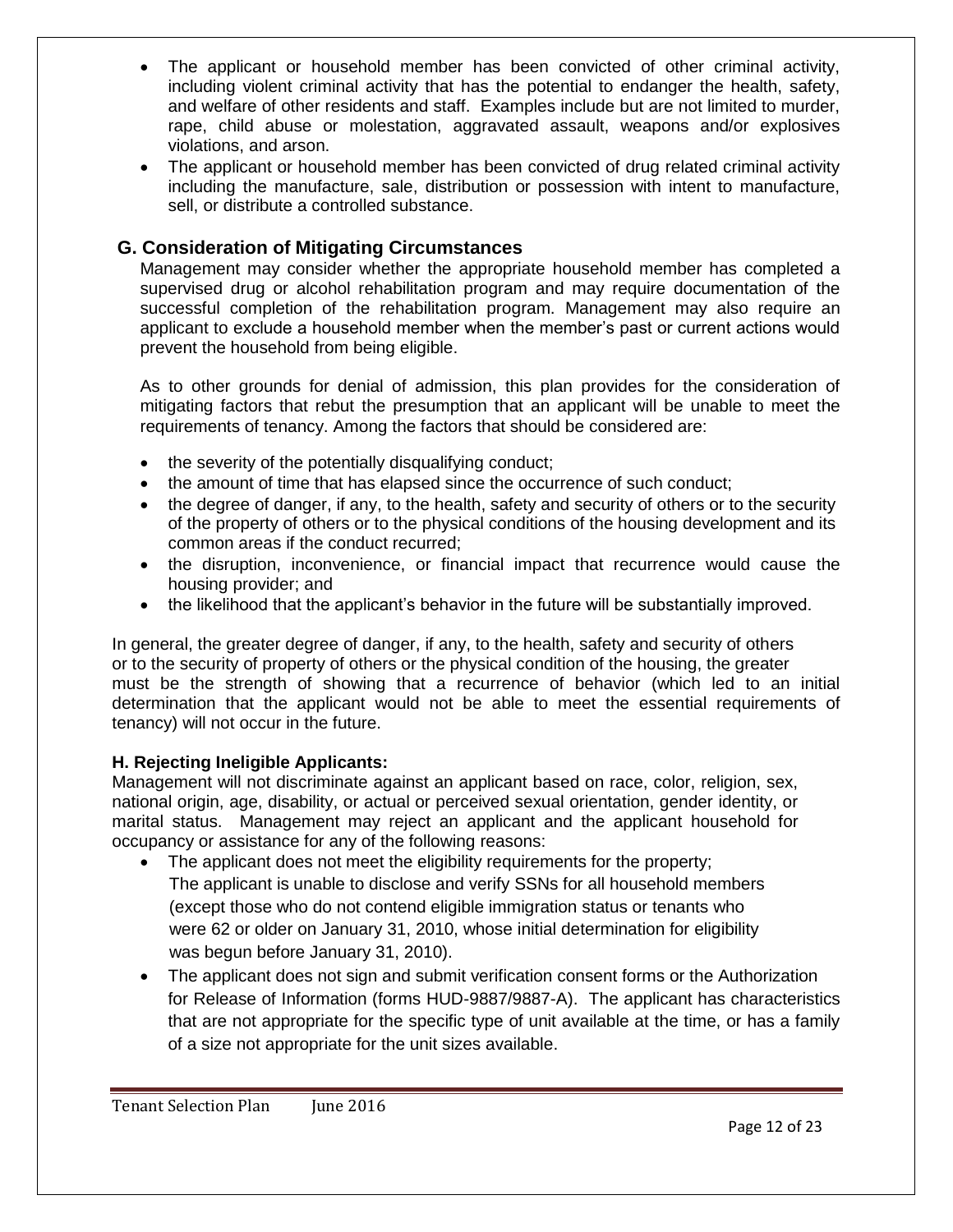- The household includes family members who did not declare citizenship or noncitizenship status, or sign a statement electing not to contend noncitizen status.
- The applicant does not meet Management's required screening criteria.
- **I. Notification of Applicant Rejection -** If Management determines that the applicant does not meet the criteria for receiving assistance or is not eligible for a claimed preference, Management will promptly provide the applicant with written notice of the adverse determination. The notice will contain a brief statement of the reasons for the denial and state that the applicant has 14 days from the date of the notice to request an informal hearing to review the decision. The notice will also state that persons with disabilities may request reasonable accommodations to participate in the hearing process. The applicant may exercise other rights if the applicant believes that he/she has been discriminated against on the basis of race, color, religion, sex, handicap, age, familial status, national origin, disability, or actual or perceived sexual orientation, gender identity, or marital status.

Management will promptly notify the applicant in writing of the denial of admission or assistance in accordance with the property's Grievance Procedures.

#### **OCCUPANCY STANDARDS**

Dwelling units are to be leased in accordance with the standards set forth below except that such standards may be waived if deemed necessary by management to achieve or maintain full occupancy or as a reasonable accommodation:

| <b>INAILINGLAILE</b> |                |                            |  |
|----------------------|----------------|----------------------------|--|
| <b>Bedroom Size</b>  | <b>Minimum</b> | <b>Maximum</b>             |  |
| $\boldsymbol{0}$     |                | $\boldsymbol{\mathcal{P}}$ |  |
| 1                    | 1              | 2                          |  |
| $\mathbf{2}$         | $\overline{2}$ |                            |  |
| 3                    | 3              | 6                          |  |
|                      |                |                            |  |

#### **Number of Persons**

#### **UNIT TRANSFER POLICY**

In filling vacant units, Management shall first offer current residents on the Transfer List the option to relocate to another unit in the development, provided such residents meet one of the following transfer conditions:

- A unit transfer due to a change in family size;
- A unit transfer due to a change in family composition;
- A unit transfer due to a deeper subsidy being available;
- A unit transfer for a medical reason certified by a doctor (Reasonable Accommodation);  $\alpha$ r
- A unit transfer based on the need for an accessible unit.
- Where persons without disabilities move into a physically accessible unit, they shall do so only after agreeing to move to a unit with no such design features at their expense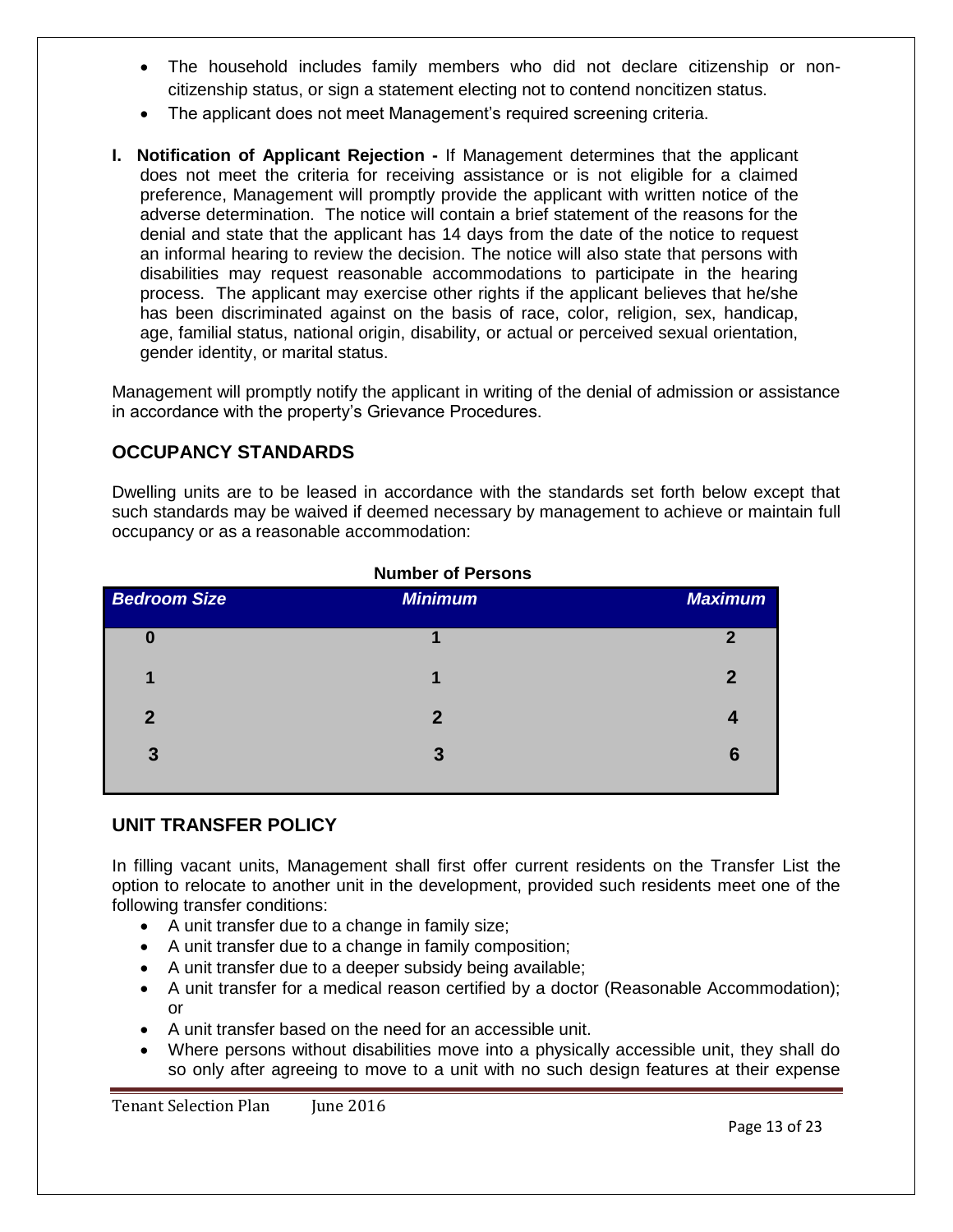within thirty (30) days of notification should an applicant or current resident require an accessible unit of the type currently occupied by the persons without disabilities.

Management shall maintain a formal transfer list for current residents pursuant to these conditions. When a vacancy occurs, Management shall determine if a transfer is warranted from the internal transfer list before proceeding to the general waiting list to select an applicant for the vacant unit.

When Management determines that a transfer is required, the Model Lease for Subsidized Programs states that the tenant:

- *May remain in the unit and pay the HUD-approved market rent; or*
- *Must move within 30 days after the owner notifies the family that a unit of the required size is available within the property.*

Depending upon the circumstances of the transfer, a tenant may be obligated to pay all costs associated with the move. However, if a tenant is transferred as a reasonable accommodation due to a household member's disability, then Management shall pay the costs associated with the transfer, unless doing so would be an undue financial and administrative burden. Upon approval of the transfer, residents must complete their move within ten (10) calendar days.

**Priorities for Accessible or Adaptable Units::** As applicable, persons with mobility, visual, or hearing impairments, or households containing at least one person with such impairment, will have first priority for units with the required accessible features. NOTE: Current residents requiring accessible/adaptable units shall have priority over applicants requiring the same type unit. Where persons without disabilities are moved into physically accessible units, they shall do so only after agreeing to move to a unit with no such design features at their expense should an applicant or current resident require an accessible unit of the type currently occupied by the persons without disabilities.

#### **FAIR HOUSING AND 504 POLICIES**

It is the policy of Hull Heights to promote Equal Opportunity and Non-discrimination in compliance with, but not limited to, the Fair Housing Amendments Act of 1988, 42 U.S.C.A. 3601-3620, Section 504 of the Rehabilitation Act of 1973, 29 U.S.C.A  $\frac{1}{2}$  794 et seq., The Americans with Disabilities Act of 1990, 42 U.S.C.A. 33 12101-12213, Title VI of the Civil Rights Act of 1964, 42 U.S.C.A  $\overline{2}$  2000d, the Age Discrimination Act of 1975, 42 U.S.C.A.  $\overline{2}$  6101-6107, Executive Order 11,063, and all relevant State Laws.

In carrying out this Tenant Section Plan, Management will not discriminate on the basis of race, color, creed, religion, national or ethnic origin, citizenship, sex, sexual orientation, disability, age, gender or marital status, or other basis prohibited by local, state or federal law in any aspect of tenant selection or matters related to continued occupancy. Management will also affirmatively market to the public in accordance with the Affirmative Fair Housing Marketing Plan.

**Applicants with Disabilities and Reasonable Accommodations -** Management will make reasonable accommodations in policies or reasonable modification of common or unit premises for all applicants with disabilities who require such changes to have equal access to any aspect of the application process or to the development and its programs and services. Management will, for example, arrange for sign language interpreters or other communications aids for interviews during the application process.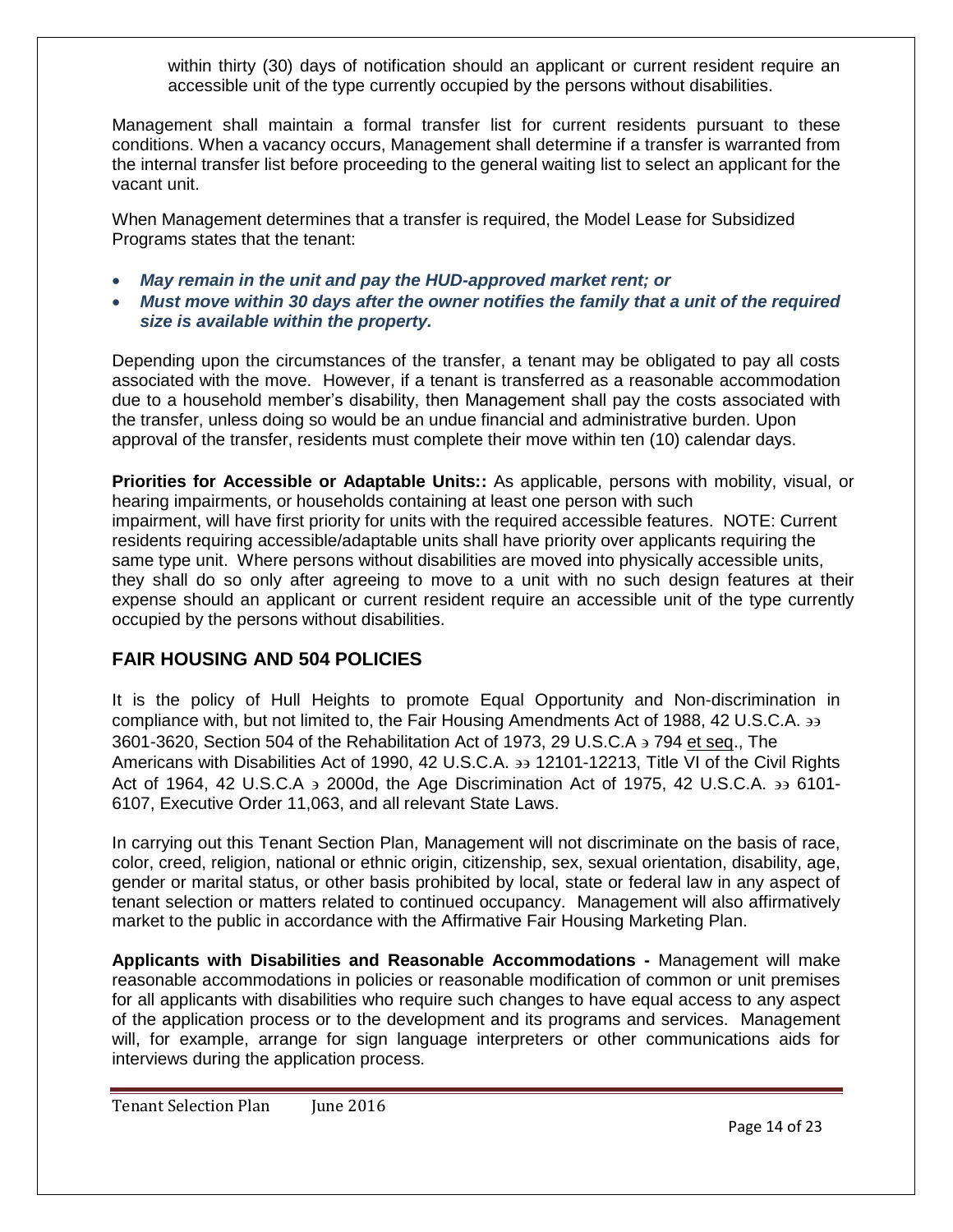Management complies with all state and federal laws requiring housing providers to make reasonable accommodations or changes to these rules, procedures and housing units or properties, if such changes are necessary to enable a person with a disability to have equal access to and enjoyment of the unit, properties and other facilities or programs.

Reasonable accommodations will be made during the application process and during an individual's participation in the program; provided the accommodation does not present an undue financial or administrative burden. Any accommodation or change must be necessary for the individual to have equal access and enjoyment of the housing and programs, not just be desirable.

Management will consider suggested accommodations from the individual and determine whether the request is reasonable from a financial and administrative point of view. If such accommodation is not deemed reasonable, Management will work with the individual to provide an alternative accommodation that would meet their disability needs.

Requests may be denied if the request poses an administrative or financial burden on the property.

**504 Modification Requests -** Any 504 Modification Requests and supporting documentation must be submitted in writing, and will be reviewed by the 504 Coordinator. An answer will be given in writing within 10 working days, unless there is a problem getting all the information needed or a longer time is agreed upon.

If the request is denied, the reason will be explained to the applicant/resident and other feasible options which do not present a financial and/or administrative burden, or otherwise pose a fundamental alteration to the nature of the housing program may be explored.

All questions or grievances concerning reasonable accommodations requests or denials should be directed to the 504 Coordinator as follows:

 **Joe Reece Section 504 Coordinator 95 Cole Street**

 **Marietta, GA 30060 770-419-5139**

**TTY/TDD: 1-800-255-0135 Georgia Relay Service**

**Procedures for Assigning Accessible Units -** Units with originally constructed design features (or subsequently altered to provide features) for persons with physical disabilities will be assigned as follows:

- Transfers within the project will take precedence over new applicants.
- New applicants requiring accessible features will be offered such units in the order of their standing on the waiting list, determined by date and time the application was received.

#### **OPENING AND CLOSING THE WAITING LIST**

Management will administer the waiting list in accordance with the following procedures:

Tenant Selection Plan June 2016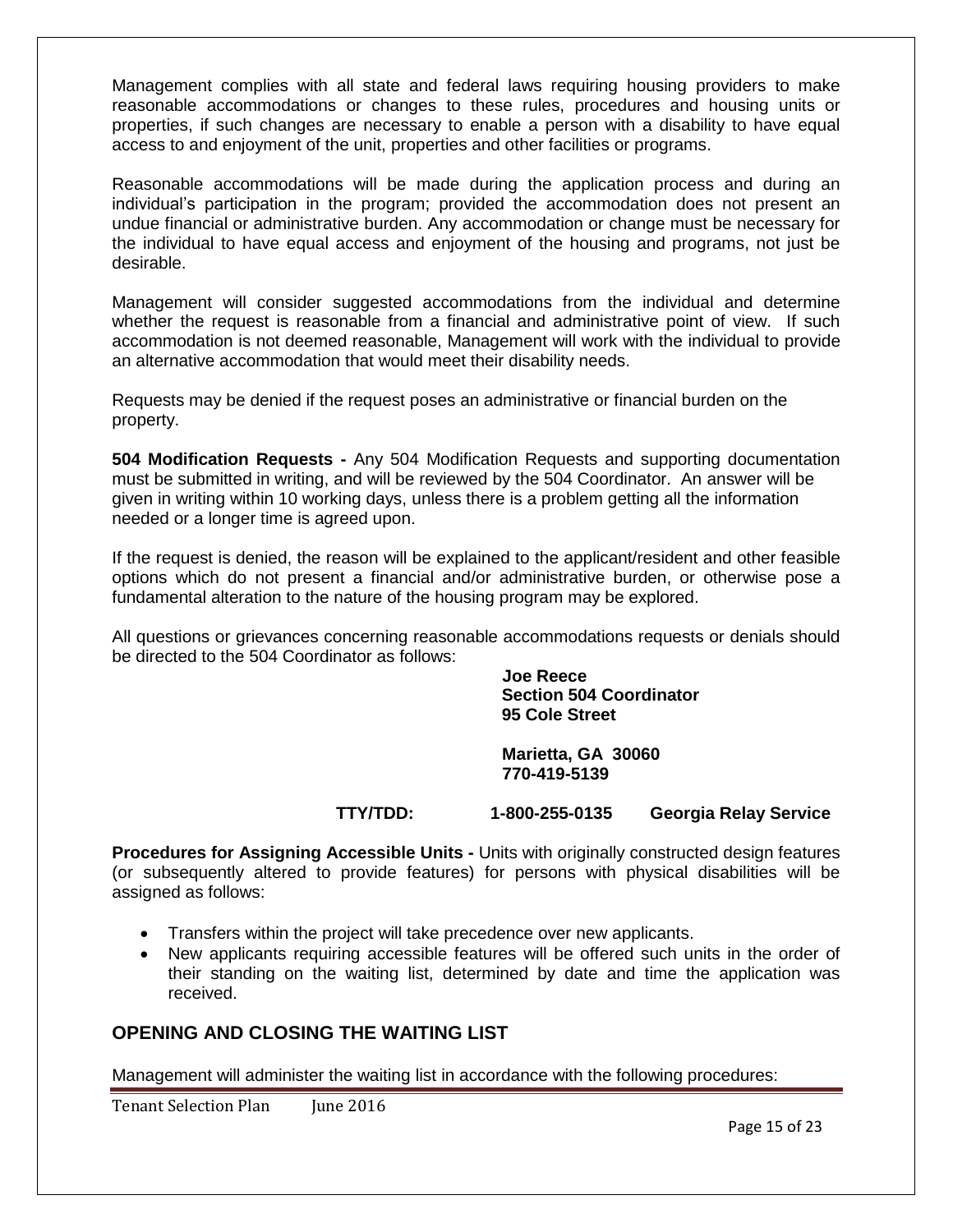- If an applicant is eligible for tenancy, but no appropriately sized unit is available, Management will place the family on the waiting list for the project. Persons needing handicapped accessibility may apply for a standard unit, as well as an accessible unit, at their discretion.
- The waiting list at a minimum will include the date and time an applicant submitted an application, the name and head of household, the annual income level, identification of the need for an accessible unit, preference status and unit size. Waiting lists will be organized by type of unit, applicant preference, and date and time of application within each preference category.
- The waiting list will be maintained electronically and will be available on a computer report. A printed copy of the waiting list will be generated on at least a monthly basis and

maintained for a minimum of three years.

- Each applicant will be placed on the waiting list chronologically according to the date of the completed pre-application within the applicable preference categories.
- The waiting list may be closed for a specific unit size if the projected turnover rate indicates that an applicant would be unable to obtain a unit within one year. Management will advertise the waiting list closing in the Marietta Daily Journal, Marietta Housing Authority website, and post a notice on the property's bulletin board and at the Marietta Housing Authority's Central Office.

When an applicant pool is no longer adequate, Management shall advertise the reopening of the waiting list in the Marietta Daily Journal, Marietta Housing Authority's website, and as otherwise required by the Affirmative Fair Housing Marketing Plan. The notice will contain the date the waiting list will reopen and detailed information regarding the application and selection process. Such information shall include provisions for application by persons with disabilities. MHA may use a first-come, first served system or may use a lottery or other random choice technique. The notice will be posted on the property's bulletin board and at the Marietta Housing Authority Central Office.

#### **STUDENT RULES**

Management must determine a student's eligibility at move-in, annual recertification, initial certification, and at the time of an interim recertification if the family reports that a household member is a student.

Section 8 assistance shall not be provided to any individual who:

- Is enrolled as a full or part-time student at an institution of higher education for the purpose of obtaining a degree, certificate, or other program leading to a recognized educational credential; and
- Is under the age of 24, or
- Is not a veteran, or
- is not married, or
- Is not a person with disabilities, and was not receiving assistance as of November 30, 2005; or
- Does not have a dependent child, or
- Is not living with his or her parents who are receiving Section 8 assistance, or
- Is individually ineligible for section 8 assistance or has parents who are, and individually or
- jointly, ineligible for assistance; or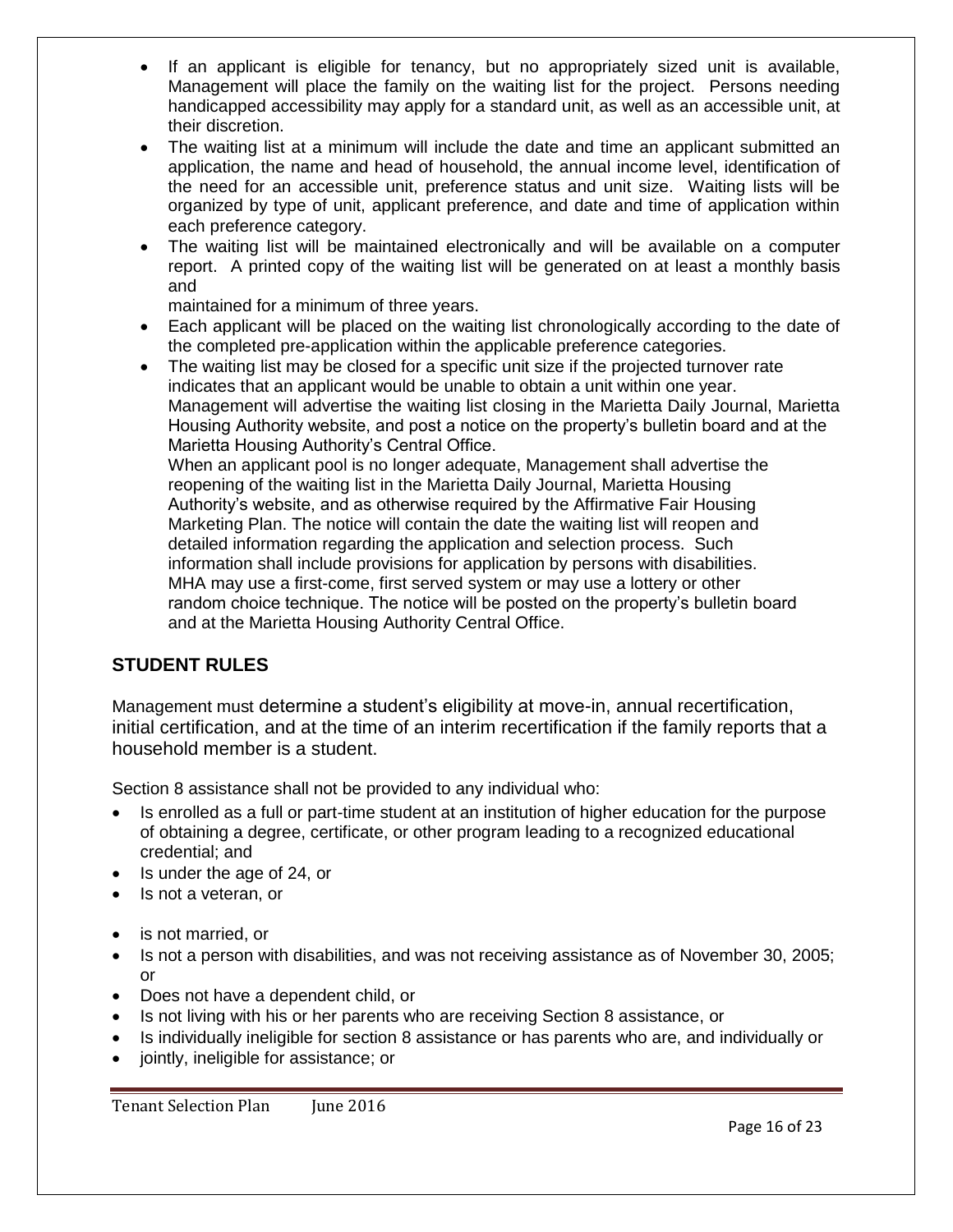- Is not eligible as an independent student as defined by U.S. Department of Education, or
- Has not established a separate household from parents for at least one year prior to application, or has not been claimed as a dependent by parents pursuant to IRS regulations.

Any financial assistance a student receives (1) under the Higher Education Act of 1965, (2) from private sources, or (3) from an institution of higher education that is in excess of amounts received for tuition and mandatory education fees charged by the institution is included in annual income, except if the student is over the age of 23 with dependent children, or is living with his or her parents who are receiving assistance.

#### **PROTECTION FOR VICTIMS OF DOMESTIC VIOLENCE (VAWA)**

Based on the provisions of the Violence Against Women's Act of 2005 and Reauthorization Act of 2013, Management will protect tenants and family members of tenants who are victims of domestic violence, dating violence, sexual assault, or stalking from being denied, evicted or terminated from housing assistance based on acts of such violence against them. At lease signing, Management will have tenants execute the VAWA Lease Addendum (HUD form 91067.)

When responding to an incident or incidents of actual or threatened domestic violence, dating violence or stalking that may affect a current tenant's participation, Management will request in writing that an individual complete, sign and submit, within 14 business days of the request, a HUD Form 91066 Certification of Domestic Violence, Sexual Assault, Dating Violence or Stalking, whereby the individual certifies that he/she is a victim of domestic violence, dating violence, sexual assault, or stalking, and that the incident or incidences in question are bona fide incidences of such actual or threatened abuse, along with any available documentation of the abuse.

In lieu of a certification form, or in addition to the certification form, a tenant may provide one of the following: (1) a Federal, State, tribal, territorial, or local police record or court record; (2) documentation signed and attested to by an employee, agent or volunteer of a victim service provider, an attorney or a medical professional, from whom the victim has sought assistance in addressing domestic violence, dating violence, sexual assault, or stalking, or the effects of abuse, in which the professional attests under penalty of perjury (28 U.S.C. 1746) to the professional's belief that the incident or incidents in question are bona fide incidents of abuse, and the victim of domestic violence, or stalking has signed or attested to the documentation. If the individual does not provide the form HUD-91066 or the information that may be provided in lieu of the certification by the 14th business day or any extension of that date provided by Management, none of the protections afforded to the victim of domestic violence, dating violence, sexual assault, or stalking will apply. Management will therefore be free to evict, or to terminate assistance, in the circumstances authorized by otherwise applicable law and lease provisions.

All information provided to Management relating to the incident(s) of domestic violence, including the fact that an individual is a victim of domestic violence shall be retained in confidence and shall neither be entered into any shared database nor provided to any related entity, except to the extent that such disclosure is (i) requested or consented to by the individual in writing; (ii) required for use in an eviction proceeding or termination of assistance; or (iii) otherwise required by applicable law.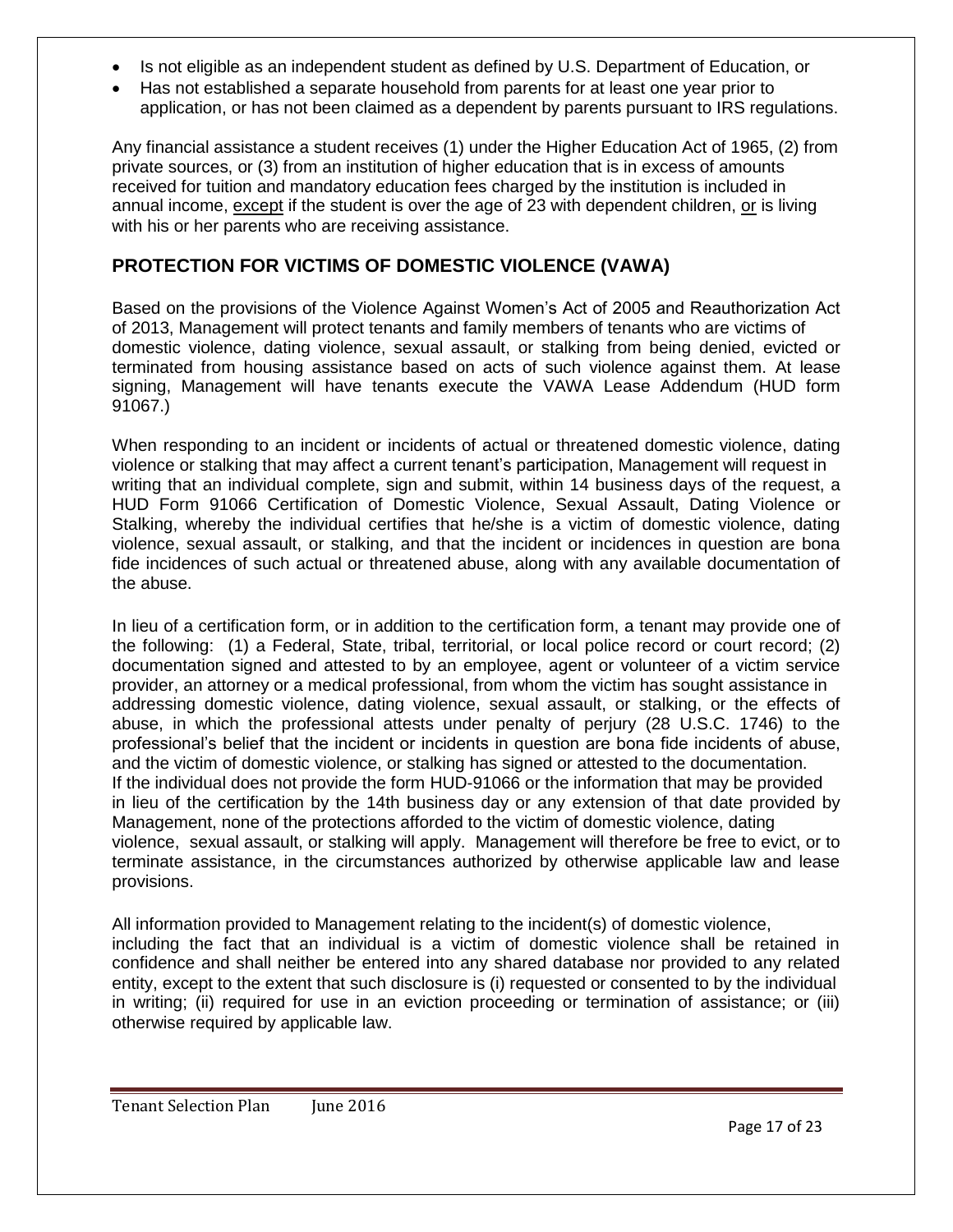Management will retain all documentation relating to an individual's domestic violence, dating violence or stalking in a separate file that is kept in a separate secure location from the other tenant files.

#### **SCREENING PROCEDURES**

Management will secure background information from one or more of the following sources for all adult household members to obtain information regarding an applicant's ability to meet the essential requirements of tenancy:

- References from prior landlords;
- Credit bureau reports
- Eviction screening
- Record of prior criminal history. Management will obtain criminal history reports as part of the tenant selection process;
- Record of a state mandatory lifetime sex offender registration;
- Verification of income either from a present employer, appropriate agency, financial institution or other appropriate party.
- Verification of a disability from a medical professional when the applicant requests a modification to a unit, eligibility for a preference based on disability status, or a reasonable accommodation. Inquiries concerning a person's disability or disabilities in this regard will be limited to verification of the disability and the need for an accommodation or the qualification for a program.
- EIV Existing Tenant Search to determine if the applicant or a household member is residing in another HUD-subsidized unit.

The screening process will be administered uniformly to all applicants without regard to race, color, religion, national origin, sex, familial status, disability, or actual or perceived sexual orientation, gender identity, or marital status.

#### **WHEN APPLICANT INFORMATION CHANGES**

Applicants are responsible for informing Management in writing of any changes in address, telephone number, household composition, and preference status by filling out a Status Change Form at the property. If mail is returned due to an applicant's failure to provide a correct mailing address, the application will be removed from the property's waiting list.

#### **UPDATING THE WAITING LIST**

The waiting list will be updated periodically as deemed necessary by Management. Every household on the waiting list will be mailed a notice requiring a response within a fixed period if the household wants to remain on the list. If a household returns the response letter in a timely fashion and the household composition has not changed, it will remain on the list as before.

If a household returns the letter in a timely fashion and the household composition or preference status has changed, the family may be assigned to the waiting list for a different sized unit, or preference category, but the original application date will be retained.

If a household's letter is returned by the US Post Office as "undeliverable," the manager will remove the household from the waiting list – so noting on the applicant's waiting list electronic computer record. The returned letter will be retained in the applicant's file; or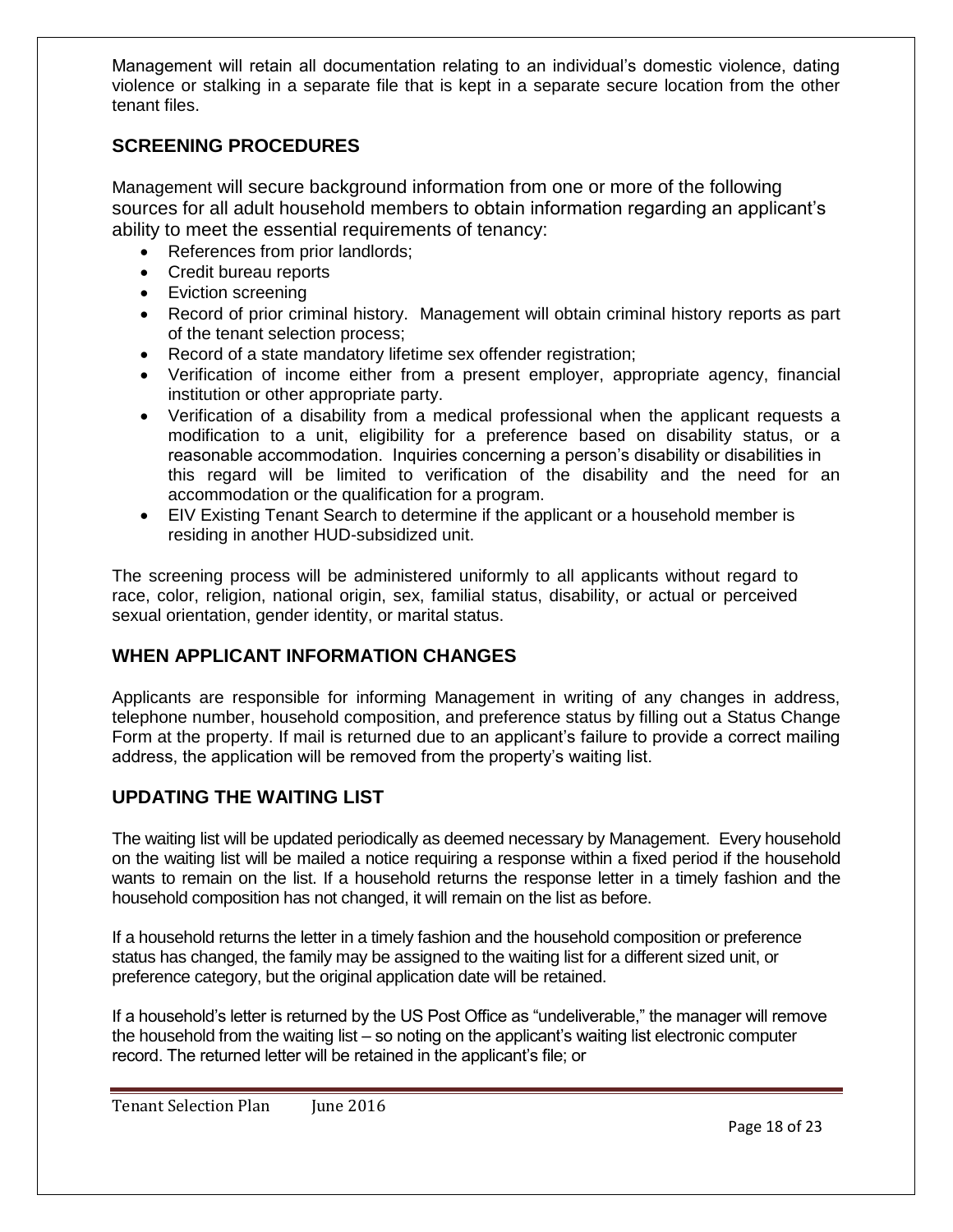If there is no response from the household in the allotted time, the applicant will be removed from the waiting list. If the applicant responds that they do not wish to proceed with their application at that time the application will be cancelled and, if the waiting list is open, the applicant will be given the option to reapply.

The applicant(s) will be notified in the update letter that if the update application is not returned in a timely manner, in order to be reinstated to the waiting list, the applicant will have to fill out and submit a new application.

In the event that an applicant has requested an alternate form of communication, the above information will be communicated to the applicant in the format requested.

#### **LEASING PROCESSING**

#### **Offer of Available Units**

When a unit becomes available for occupancy, it will be offered to the applicant at the top of the waiting list for that apartment type. The applicant will be mailed a letter stating that the applicant has seven (7) calendar days to contact Management to complete the full application process. If the applicant fails to respond within the required timeframe, the application will be cancelled and the apartment will be offered to the next applicant on the waiting list.

Upon offer of an apartment, the applicant shall have an opportunity to inspect the apartment along with management and to sign a rejection or acceptance of offer form. Upon acceptance of the offer, the applicant will then be assigned a deadline for move-in.

Before the end of this period, the applicant must complete all outstanding preoccupancy requirements such as leasing interview, and lease execution. Normally, this deadline will be Within five (5) working days of offer acceptance, but may be extended by Management as a reasonable accommodation.

Failure to complete all of the move-in requirements within the assigned period will result in withdrawal of the offer and cancellation of the application.

If an applicant refuses the offer of a unit the application will be cancelled and if the waiting list for this property is open, the applicant will be given the option to reapply for housing assistance.

#### **Prior to Move-In/Tenant Interview**

Prior to taking occupancy, Management will meet with all residents of the apartment and explain at a minimum the following topics:

- 1. Security Deposits and refunds
- 2. Use of the EIV System after move-in
- 3. Annual Recertification process
- 4. Interim Recertification process
- 5. Unit inspections
- 6. House Rules
- 7. Transfer Policy
- 8. Section 8 student eligibility
- 9. Violence Against Women Act
- 10. Reporting requirement for income increases of \$200 or more per month
- 11. Reporting changes in household composition
- 12. Unit rent and other charge

Tenant Selection Plan June 2016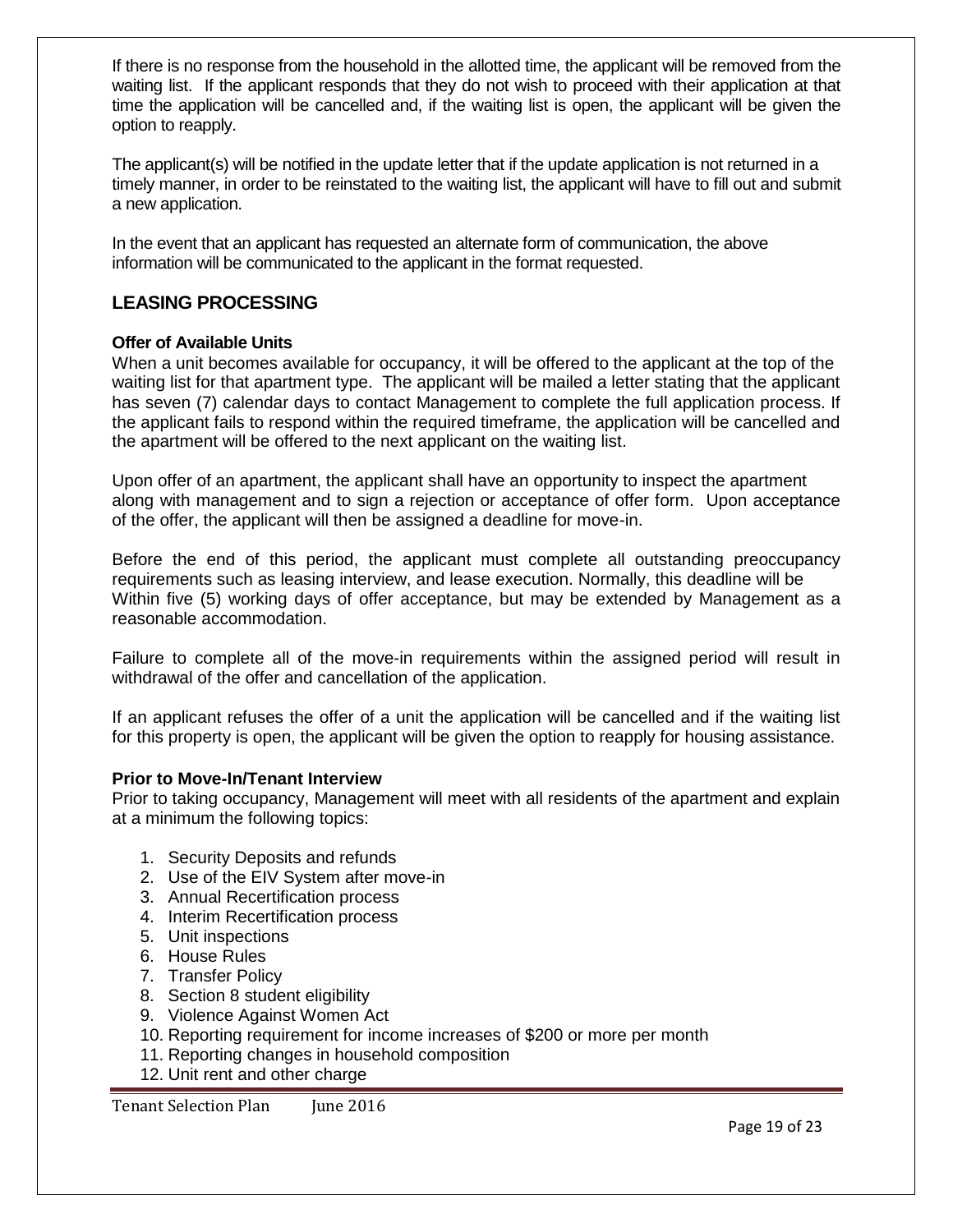13. HUD Model Lease 14. Pet Policy

**Leasing of Dwelling Unit -** The Head of Household and all adult household members (age 18 and older) are required to execute the HUD Model Lease and VAWA Addendum. A copy of the lease will be provided to the lessee and the original will be filed as part of the permanent record established for the family.

#### **CHARGES FOR FACILITIES AND SERVICES**

**Application and screening fees** - There is no fee for application or screening for any subsidized unit.

**Damages** – Residents will be charged for damage to property caused by carelessness, misuse, or neglect on the part of the tenant, household member, or visitor. The tenant is obligated to reimburse management for damages within 30 days after the tenant received a bill from management.

**Late payment of rent** – Rent is due on the first day of each month with a grace period of five (5) days. A late fee will not be charged until the sixth day of the month. If the rent is paid on the sixth day there will be a \$5 fee due. Late fees will accrue at the rate of \$1 for each and every day thereafter not to exceed 30 days.

**Lock-outs & lost keys** – All residents will be charged \$17.50 for replacement of door keys and \$25.00 for replacement of mail box keys.

**Returned checks –** A fee of \$35.00 will be charged for returned checks on the second occurrence.

#### **SECURITY DEPOSIT REQUIREMENTS**

Prior to move-in all new residents with leases effective after the RAD conversion will be charged a one-time security deposit equal to the Total Tenant Payment or \$50.00 whichever is greater. Upon request, Management may offer the applicant a Payment Agreement for the Security Deposit to be paid in not more than three payments. The deposit will be refunded within 30 days after the resident has moved out, assuming there is no damage greater than normal wear and tear to the vacated unit. Charges for damages and unpaid rent may be deducted from the security deposit. Management will provide the tenant with a detailed listing of items deducted from the security deposit within 30 days of vacating the unit.

#### **UNIT INSPECTIONS**

Upon move-in, new residents with leases effective after the RAD conversion will inspect the apartment together with Management, and shall make note of any deficiencies in the unit. The inspection form will be used again upon move-out and the resident will be charged for any damages beyond normal wear and tear with the exception of items noted at move-in.

All units are inspected a minimum of once per year for housekeeping, damage and general repair. Residents will be notified at least 48 hours in advance of an inspection. In addition, residents must submit (upon 48-hour notification) to inspection by government and/or program officials.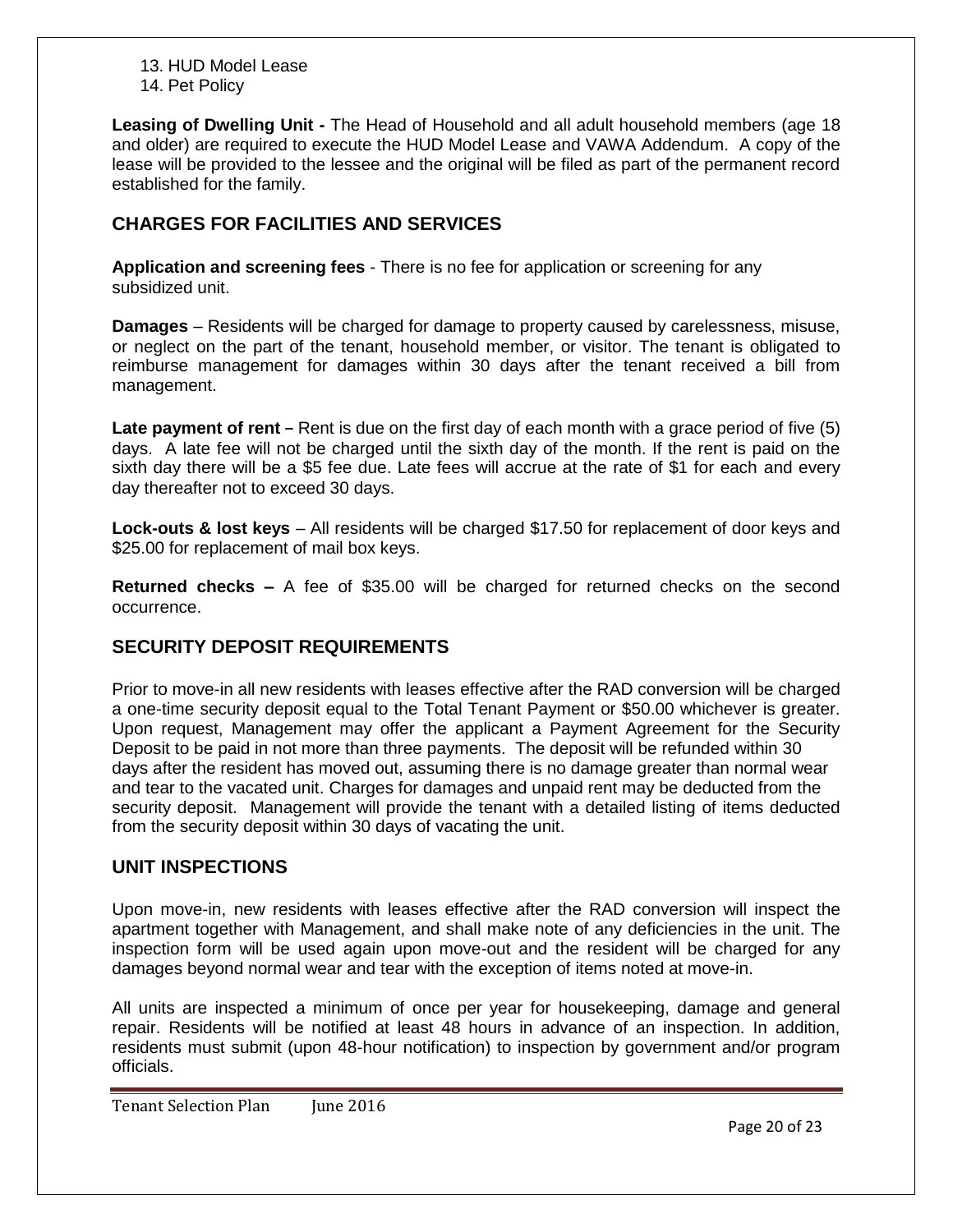#### **ANNUAL RECERTIFICATION**

To ensure that assisted tenants pay rent commensurate with their ability to pay, HUD requires the following:

- 1. Management must conduct a recertification of family income and composition at least annually by the annual recertification anniversary date. If the family's income comes from "fixed" income sources Management may opt to only perform verifications once every three years, but will apply the standard COLA annually. Full examination of family income must be conducted upon admission and at least every three years.
- 2. Tenants must supply the information requested by executing the Recertification Application and must provide all requested supporting documentation.
- 3. Tenants must sign consent forms and asset declaration forms each year.
- 4. Management must use the EIV Income Report as third-party verification of income from sources available on EIV; i.e., Social Security benefits, wages, Unemployment benefits.
- 5. Management must obtain third-party verification of income sources not reporting data in EIV; i.e., Child Support, alimony, pensions, VA benefits, income from assets, gifts, valuation of assets and all other sources of income.
- 6. Residents must provide documentation of other eligible factors used in determining allowances in the family's TTP; e.g., medical expenses, and handicapped expenses, and child care payments.

Management must send Recertification Reminder notifications to residents to meet with Management beginning at 120 days prior to the annual recertification anniversary date. If the tenant does not respond, a Second Reminder Notice will be sent at 90 days prior to the annual recertification anniversary date. If the tenant fails to respond, a Third Reminder Notice will be sent to the tenant at 60 days prior to the annual recertification that includes a 60-day notice to terminate assistance if the tenant fails to respond. If the tenant fails to respond by the  $10<sup>th</sup>$  day of the 11<sup>th</sup> month prior to the recertification anniversary date, the tenant may be charged market rent until such time as he or she complies with the recertification requirements.

If the tenant complies with the annual recertification process, Management must provide at least a 30-day written notice of any rent increase. If the tenant does not report in a timely manner, the requirement to provide a 30-day notification of rent increase is waived.

At annual recertification, an Initial Notice of Recertification will be provided to the resident indicating the reporting requirements and deadlines for the next annual recertification.

Residents who do not comply with the recertification requirements in a timely manner or fail to provide requested documentation may be subject to a rent increase, charged market rate rent and/or evicted, unless there are verified medical reasons or other extenuating circumstances that apply.

#### **INTERIM RECERTIFICATION REPORTING POLICY**

Residents must notify Management within ten calendar days of the occurrence of the following: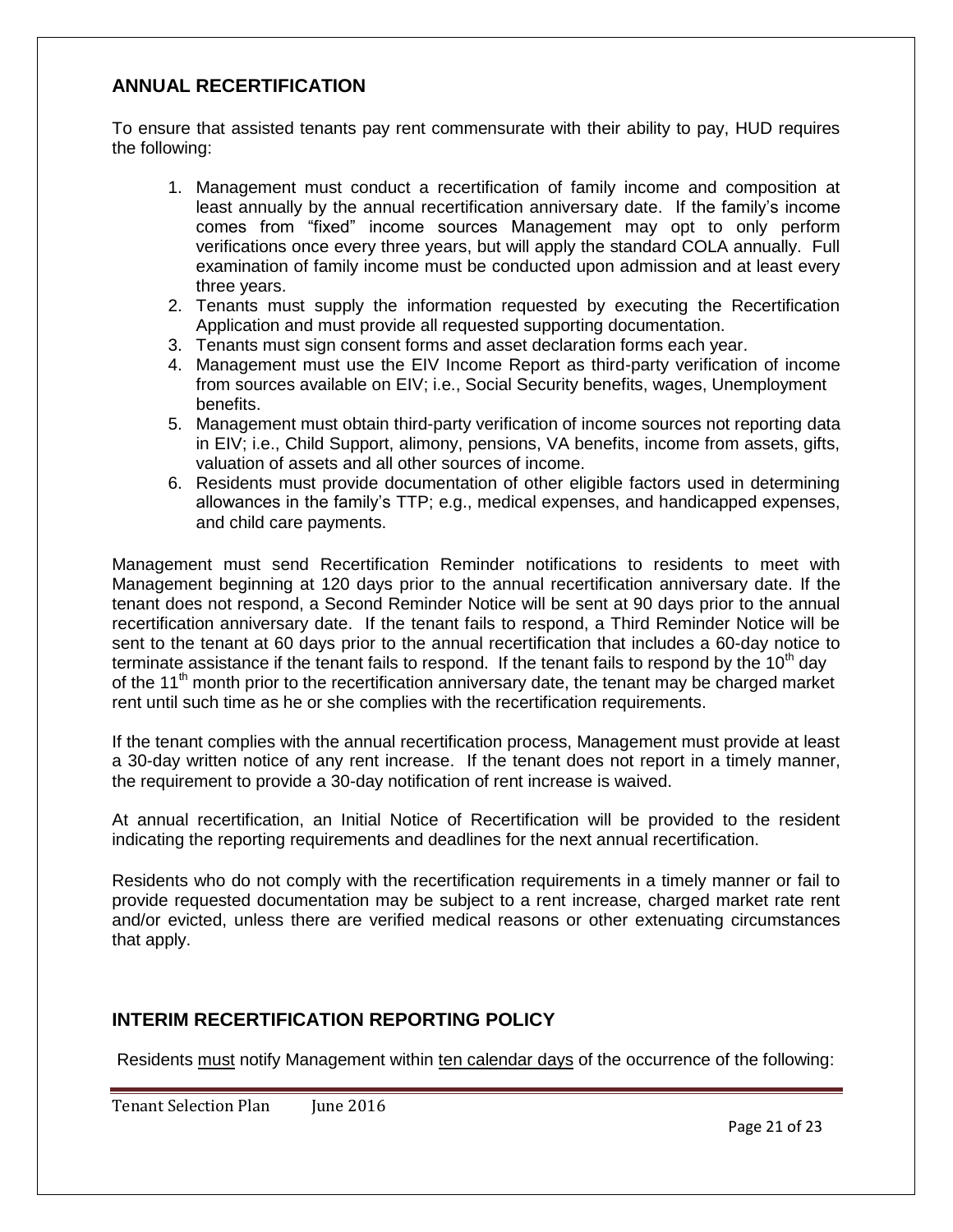- 1. A family member moves out of the unit;
- 2. The family proposes to move a new member into the unit;
- 3. An adult member of the family who was reported as unemployed on the most recent certification or recertification obtains employment;
- 4. The family's income cumulatively increases by \$200 or more per month.

Residents may request an interim recertification due to any changes occurring since the last recertification that may affect the TTP or tenant rent and assistance payment for the tenant. Changes a tenant may report include:

- 1. Decreases in earned income or benefits;
- 2. Increases in allowances such as medical expenses or child care;
- 3. Other changes affecting the TTP, such as a family member who attains the age of 62, or a family member becoming disabled.

When reporting changes in income and/or family composition, the resident must execute a Declaration Form and list current information for all household members. The resident must provide all requested documentation to substantiate the change.

When proposing to add a new household member, Management will apply screening criteria to all adults (including live-in aides) for drug related criminal activity, other criminal activity, State sex offender registration, and EIV Existing Tenant Search before approving the move-in.

The proposed household member must disclose and provide verification of their SSN (including live-in aides). New household members (except live-in aides) must provide information regarding all sources of income, execute the Ethnic Racial Data Form, Declaration of Citizenship and provide proof of age. The head of household may execute these documents for minor children. Adults must sign the HUD 9887/9887A Consent Form.

If the tenant complies with the interim reporting requirements, rent changes must be implemented as follows:

- Rent Increases If the tenant's rent increases because of an interim adjustment, Management must give the tenant 30 days advance notice of the increase. The effective date of the increase will be the first of the month commencing after the end of the 30-day notice period.
- **Rent Decreases** If the tenant's rent decreases, the change in rent is effective on the first day of the month after the date of action that caused the interim certification.

If the tenant does not comply with the interim reporting requirements, and Management discovers the tenant failed to report a change as required, the effective date of the change is as follows:

- Rent Increases Management will implement any resulting rent increase retroactive to the first of the month following the date that the action occurred.
- Rent Decreases Any resulting rent decrease must be implemented effective the first rent period following completion of the recertification